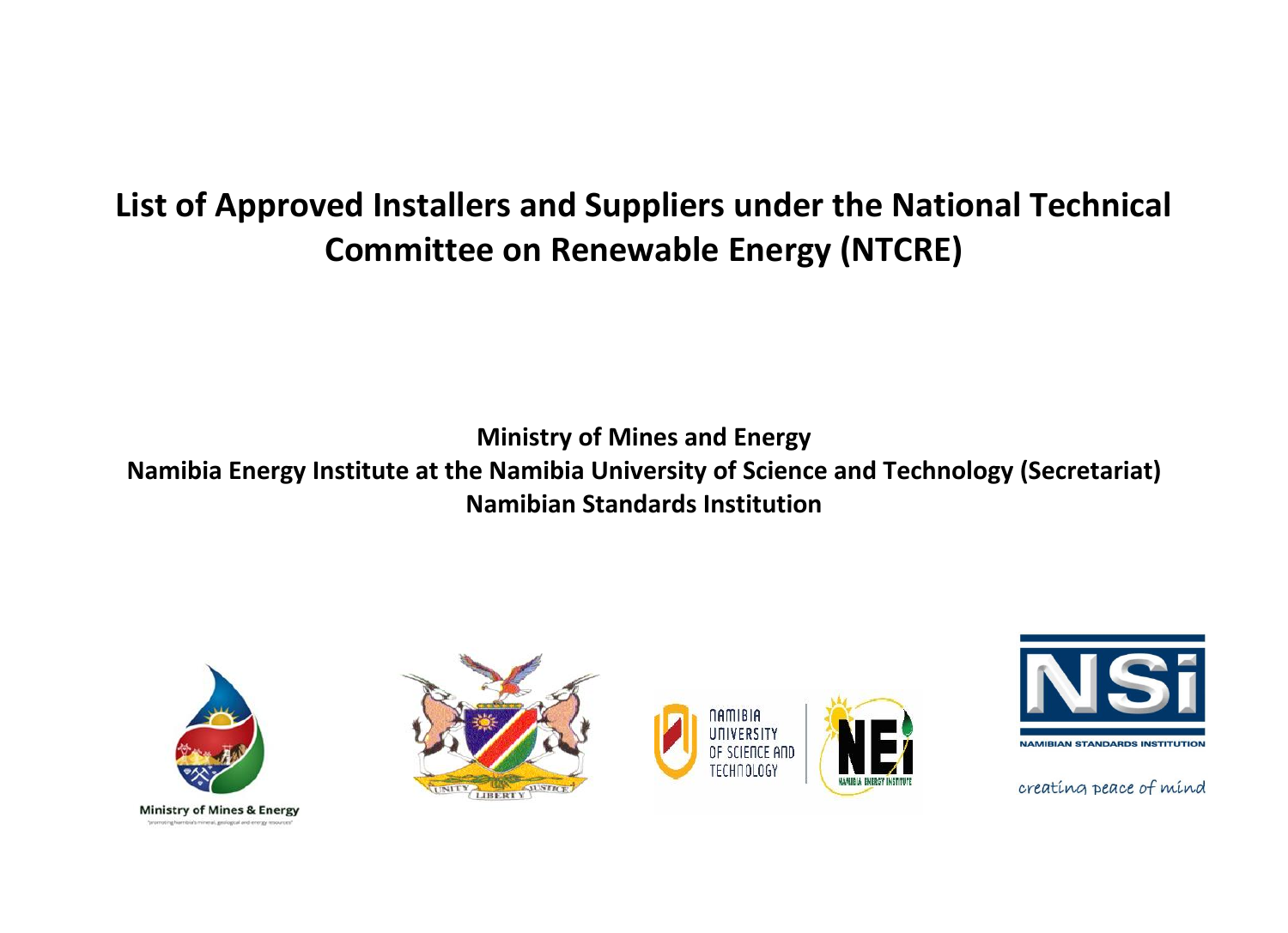## **LIST OF APPROVED & REGISTERED INSTALLERS AND SUPPLIERS WITH NTCRE / TC1**

As of April 2022

#### *Category: PV INSTALLERS*

| No | Name                     | <b>Contact details</b>                                                                                                                                     |  |  |  |
|----|--------------------------|------------------------------------------------------------------------------------------------------------------------------------------------------------|--|--|--|
| 1  | Diogenius Daniel         | Cell no: 0812498707, Office: 061 2842509, ddaniel@met.na;                                                                                                  |  |  |  |
|    | Simon<br>Kasita          |                                                                                                                                                            |  |  |  |
| 2  | Homateni                 | Cell no: 0812389085, Email: skasita@yahoo.ca; Tutungeni, Rundu, Kavango Region                                                                             |  |  |  |
| 3  | Kauaria Tjazupi          | Cell no: 0812536188, Email: tjazupi@hotmail.com; Erf 460, Falkenweg, Hochlandpark, Windhoek, Khomas Region                                                 |  |  |  |
|    | Kuutondokwa              |                                                                                                                                                            |  |  |  |
| 4  | Vitalis                  | Cell no: 0812399622, Email: vitaliskuutondokwa@yahoo.com; Ongwediva, Onawa, Oshakati, Oshana Region                                                        |  |  |  |
|    | Lubinda Josty            | Cell no: 0812061280 or 0855575185, Email: ljostylubinda@yahoo.com OR katimasolar@yahoo.com; Erf No: 156 Choto Compound, Katima Mulilo, Caprivi             |  |  |  |
| 5  |                          | Region                                                                                                                                                     |  |  |  |
|    | Namadhila                |                                                                                                                                                            |  |  |  |
|    | <b>Sackarias</b>         |                                                                                                                                                            |  |  |  |
| 6  | Nangolo                  | Cell no: 0812565008, Office: 061 225648 / 2087652; 74 Columbia Street D/Park, Windhoek; Khomas Region                                                      |  |  |  |
|    | Nambinga                 |                                                                                                                                                            |  |  |  |
| 7  | Epafras                  | Cell no: 0812818091, Email: epafrasn@yahoo.com,                                                                                                            |  |  |  |
|    | Ngololo Johannes         | Cell no: 0812576633, Email: ngololoj@yahoo.com; Onamutoni, Oshakati, Oshana Region                                                                         |  |  |  |
| 8  |                          |                                                                                                                                                            |  |  |  |
| 9  | Nguuo Jackson            | Cell no: 0811296337, office: 061 0608038736;75 Black Rock Street, Rocky Crest, Windhoek, Khomas Region                                                     |  |  |  |
|    |                          |                                                                                                                                                            |  |  |  |
|    | Nyambali                 |                                                                                                                                                            |  |  |  |
| 10 | Mathew Ukongo            | Cell no: 0812432192, Office: 065 245882, Onamulunga, Oniipa, Ondangwa Oshikoto Region                                                                      |  |  |  |
| 11 | Sakaria Leonard          | Cell no: 0812809497, Email: lonnysacky@yahoo.com; Ohangwena, Onekwaya-East, Main Road, Ohangwena Region                                                    |  |  |  |
| 12 | Shikokola Letisia        | Cell no: 0812893208, Office: 065 220689 / 220688 Email: shikolola@yahoo.com; Mwatale E Street, House No: 8219, Oshakati, Oshana Region                     |  |  |  |
|    | <b>Blasius</b><br>Siyemo |                                                                                                                                                            |  |  |  |
| 13 | Hamutenya                | Cell no: 0813170920, fax: 066-255685, House No: 131/1178, Tutungeni, Rundu, Kavango Region                                                                 |  |  |  |
|    | Tjamburo                 |                                                                                                                                                            |  |  |  |
| 14 | Prescott                 | Cell no: 0811287168, office: 061 222649, Email: futuresolar@iway.na; Osler Street 17, Windhoek West, Windhoek, Khomas Region                               |  |  |  |
| 15 | Helvi Ileka              | Cell no: 0811288028, Office: 061 215809, Email: helvi@solarage.com, c/o Solar age, 2 Jeppe street. Northern Industry, Windhoek                             |  |  |  |
|    | Williams                 | Cell no: 0812714406, Office: 061 211463, Email: <b>wngupahua@yahoo.com, c/o Speedy Solar Solution</b> , Erf 10515 Hans-diertrich Gensher street, Katutura, |  |  |  |
| 16 | Ngupahua                 | Windhoek                                                                                                                                                   |  |  |  |
| 17 | Gerson Naholo            | Cell no: 0812457382, Office: 061 215809, Email: karnalle@webmail.co.za, c/o Solar age, 2 Jeppe street. Northern Industry, Windhoek                         |  |  |  |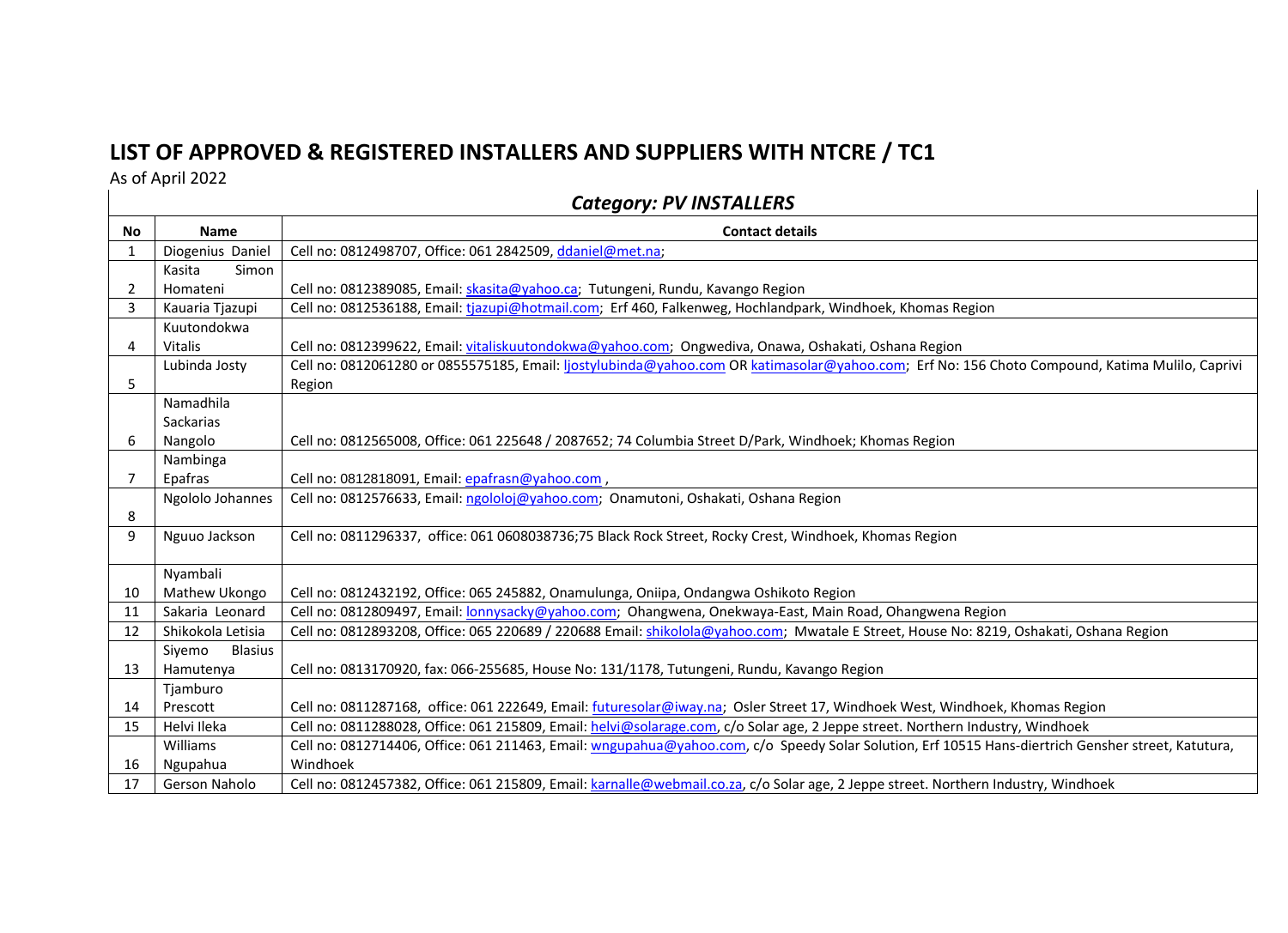|    | Jan Hendrik        |                                                                                                                                                    |
|----|--------------------|----------------------------------------------------------------------------------------------------------------------------------------------------|
| 18 | Hanekom            | Cell no. 0811291816, Office: 063 222442, Email: johnnyh@iway.na c/o Jonny Auto Elektries, 83 Cathedra Street, P O Box 4, Keetmanshoop.             |
|    | Eduard C.          |                                                                                                                                                    |
| 19 | Drotsche           | Cell no: 0811299062, Office: 063 223399, Email: hpseng@mweb.com.na, c/o HPS Engineering, 101 Stapelia Street, PO Box 924, Keetmanshoop.            |
|    |                    | Office Tel: 061 236336, Fax 061 256726, Email: info@conservcc.com c/o ConServ Engineering Services CC, 24 Parson Street, Southern Industrial Area, |
| 20 | Mark Riehmer       | Windhoek. P.O Box 6422                                                                                                                             |
|    | Martin U.J.        |                                                                                                                                                    |
| 21 | Ndjavera           | Cell: 0813766786, Tel: 062-173818, c/o Rainbow Solar Systems cc, TransNamib Complex, P. O. Box 10. Gobabis,                                        |
| 22 | <b>Erens Awene</b> | Cell: 0811247707, Tel: 065-241795, c/o Century Measure Graph, P. O. Box 2500, Ondangwa.                                                            |
| 23 | Hapera Unanisa     | Cell: 0812979206 / 0812177484,c/o Wombi Solar Solution cc, Okatuuo, Okakarara, Otjozondjupa Region                                                 |
|    |                    | Cell: 0811276557; Tel: 062-524001 or 0812001477; Email: heinrich.kassen@mtcmobile.com.na, Smartt Solar Energy cc, Rehoboth. P.O.Box 4574           |
| 24 | Heinrich J. Kassen | Rehoboth, Namibia                                                                                                                                  |
| 25 | Rauna Aron         | Cell: 0812323516; Tel: 061-215809, Email: ardelectrical896@gmail.com, Omulyambambi Street, Okuryanganva, Windhoek                                  |
| 26 | Thomas Amushila    | Cell: 0813116188; P O Box 30540 Pioneerspark, Windhoek, Namibia. Email: shwepoinvestments@gmail.com                                                |
| 27 | Kalla Matheus      | Cell: 0811275598/ 0812878000; Tel: 061-260338, P.O box 21410 Windhoek, Email: kukukalla@gmail.com ; 9 Bach Street Windhoek                         |
| 28 | Niclas Ngutjinazo  | Cell: 0812494521; Fax: 0886545670, Email: info.niclas@iway.na, 59 Pasteur Street Windhoek West-Windhoek                                            |
| 29 | Alfons Kaendo      | Cell:0816279085; Email: AlfonsoK43@gmail.com, P.O Box 142, Opuwo                                                                                   |
|    | Festus S           |                                                                                                                                                    |
|    |                    |                                                                                                                                                    |
| 30 | Nuunyango          | Cell:0811242787; Email: nufesha@hotmail.com, P.O Box 23643 Windhoek, 5395 Hofsanger Street, Khomasdal Windhoek                                     |
| 31 | Adriaan Olivier    | Cell: 0811286018; E-mail: adriaan@mweb.com.na, P. O Box 1730 Rundu/ 81321 Olympia Windhoek, 6 Karin Muir Street, Windhoek                          |
|    |                    | Cell: 0811276771; Tel: 061 224238, Fax: 061 233254, E-mail: sales@ctsnam.com, Central Technical Supplies, P.O Box 6751 Windhoek, 13 Walter Street, |
| 32 | Erik Lund          | Windhoek, Namibia                                                                                                                                  |
|    |                    | Cell: 0812469943; c/o Okakarara Electro Tech cc, Email: okakararaelectrotech@gmail.com, P.O Box 1493 Grootfontein, 1480 Malanami Homes,            |
| 33 | Mesag Muruko       | Grootfontein, Namibia                                                                                                                              |
|    | Stephen            |                                                                                                                                                    |
| 34 | Sserwada           | Cell no: 0812986218, Email: electrocentre@iway.na, P.O Box 1879 Ondangwa, Onethidi Main Road, Ondangwa                                             |
| 35 | Bjoern Wilschke    | Cell: 0811792969, Email: bjoern.wilschke@hopsol.com, c/o Hopsol Africa (Pty) Ltd P.O Box 9150, 5 von Braun Street, Windhoek                        |
|    | Thorsten van       | Cell: 0812716721/0852562550, Email: <i>thorsten@transtech.com.na</i> , PO Box 97309 Maerua Mall, Windhoek, c/o Transtech Distribution (Pty) Ltd,   |
| 36 | Rooyen             | Windhoek Khomas                                                                                                                                    |
| 37 | Efraim Uushona     | Cell: 0813672755, 065 264949, Box 878 Oshakati, Email: emginvestments@yahoo.com, Erf 82 Oshikongo, Namibia                                         |
|    |                    | Cell: 0811299886, 0813461645, P O Box 23592, Erf 9-10 56 Constansia Goreangab Dam Windhoek. Email: pyn879@gmail.com c/o Nanec Trading              |
| 38 | Phil ya Nangoloh   | Enterprises cc                                                                                                                                     |
|    | Gero Bjoern        |                                                                                                                                                    |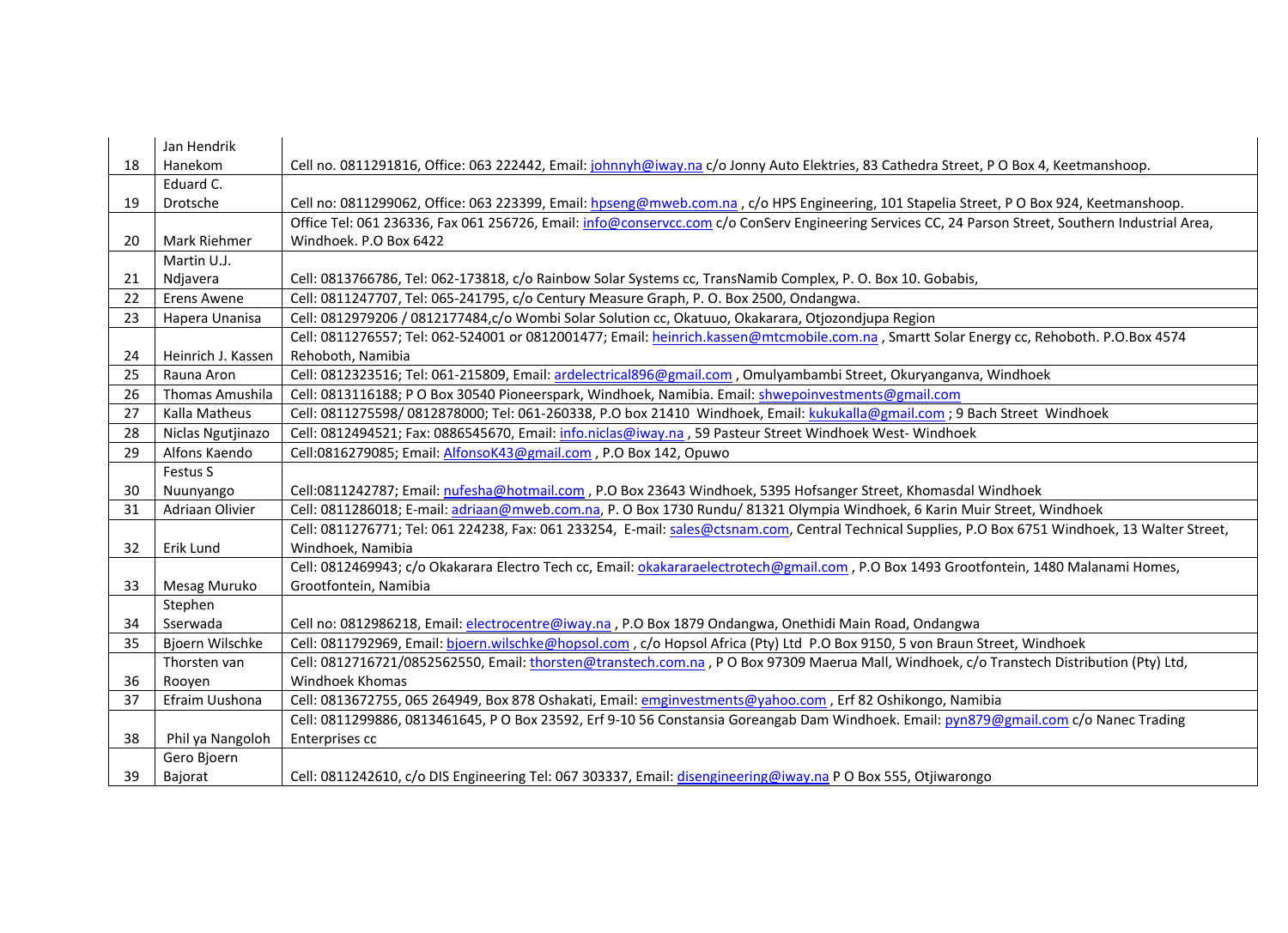|    | Wilhelm Severus        |                                                                                                                                             |
|----|------------------------|---------------------------------------------------------------------------------------------------------------------------------------------|
| 40 | Nepembe                | Cell: 0812152888, Email: n severus@yahoo.com P O Box 26401 Windhoek, c/o Extreme Trading cc                                                 |
|    | Geoffrey Simulya       |                                                                                                                                             |
| 41 | Mbeha                  | Cell: 0813388119 c/o Safe Electric, Tel: 067-306762, P O Box 1683 Otjiwarongo, Email: jeffmbeha@gmail.com Erf 1360 Omeg Street, Otjiwarongo |
|    | Eino Tumandje          |                                                                                                                                             |
| 42 | Nanjemba               | Cell: 0812947532, c/o TSC, Tel: 061 221471, P O Box 2329, Ondangwa, Email: wyceino@gmail.com                                                |
|    | <b>Bethuel Shont</b>   | Cell: 0812886222, c/o Lights Systems Namibia cc, Tel: 061 555000, P O box 30780 Pioneerspark, Windhoek, Email: info@lsn.com.na              |
| 43 | Angala                 |                                                                                                                                             |
|    | Gideon Nuyoma          | Cell: 081 124 1921, c/o Lozi Trading Enterprises, Tel: 065 230633, PO Box 1668, Oshakati, Email: nuyomag@telecom.na                         |
| 44 |                        |                                                                                                                                             |
|    | Vincent                | Cell: 081 306 7778, c/o Solar Age Namibia, Tel: 061 215 809, P O Box 22813 Windhoek, Email: vhamatwi@gmail.com                              |
|    | Ndafohamba             |                                                                                                                                             |
| 45 | Hamatwi                |                                                                                                                                             |
|    | Jesaya K.              | Cell: 081 600 8177 c/o Mukwananghali investment cc, P O Box 709 Oshakati, Email: mukwananghali@gmail.com                                    |
| 46 | Kayelemani             |                                                                                                                                             |
| 47 | Mr Paul J. Louw        | Cell: 081 336 4644 c/o Okasheru Electrical Services cc, P.O Box 1543, Okahandja, Email:okasheru@iway.na                                     |
|    |                        |                                                                                                                                             |
| 48 | Mr Wessel J.           | Cell: 081 610 8656 c/o Unique Power Solutions, Tel: 061 402240, P. O Box 97175, Maerua Windhoek, Email: wessel@ups.com.na                   |
|    | Mostert                |                                                                                                                                             |
| 49 | Mr David Paulus        | Cell: 081 604 2474 c/o Devon Investment cc, P.O box 2608, Oshakati, Email: paulusnabot@gmail.com                                            |
|    |                        |                                                                                                                                             |
| 50 | Mr Wikus Jacobs        | Cell: 081 141 4107 c/o Go Solar Investment cc, No 67 Okavango Drive, Grootfontein, Email: gosolarcc@gmail.com                               |
|    |                        |                                                                                                                                             |
| 51 | Ms Tulimo              | Cell: 081 326 6671, c/o Nufesha Investment cc, P O Box 9987, Windhoek, Email: thuli.matthy@gmail.com                                        |
| 52 | Mathias<br>Mr Shaanika |                                                                                                                                             |
|    | lileka                 | Cell: 081 299 5991, c/o Supreme Engineering, P O Box 55345 Windhoek, Email: tanga@supreme-engineering.com                                   |
|    |                        |                                                                                                                                             |
| 53 | Mr Francois G.         | Cell: 081 122 0665, c/o FGK Industrial Technologies, Tel, 061 303826, P O Box 30535, Pionierspark, Windhoek, Email: fgknittle@gmail.com     |
|    | Knittle                |                                                                                                                                             |
| 54 | Mr Abner               | Cell: 0813111302, c/o Global Investment cc, Tel/Fax, 065-240451, P O Box 2024, Ondangwa, Email: www.abnerfillemon@gmail.com                 |
|    | Fillemon               |                                                                                                                                             |
|    |                        |                                                                                                                                             |
|    |                        |                                                                                                                                             |
|    |                        |                                                                                                                                             |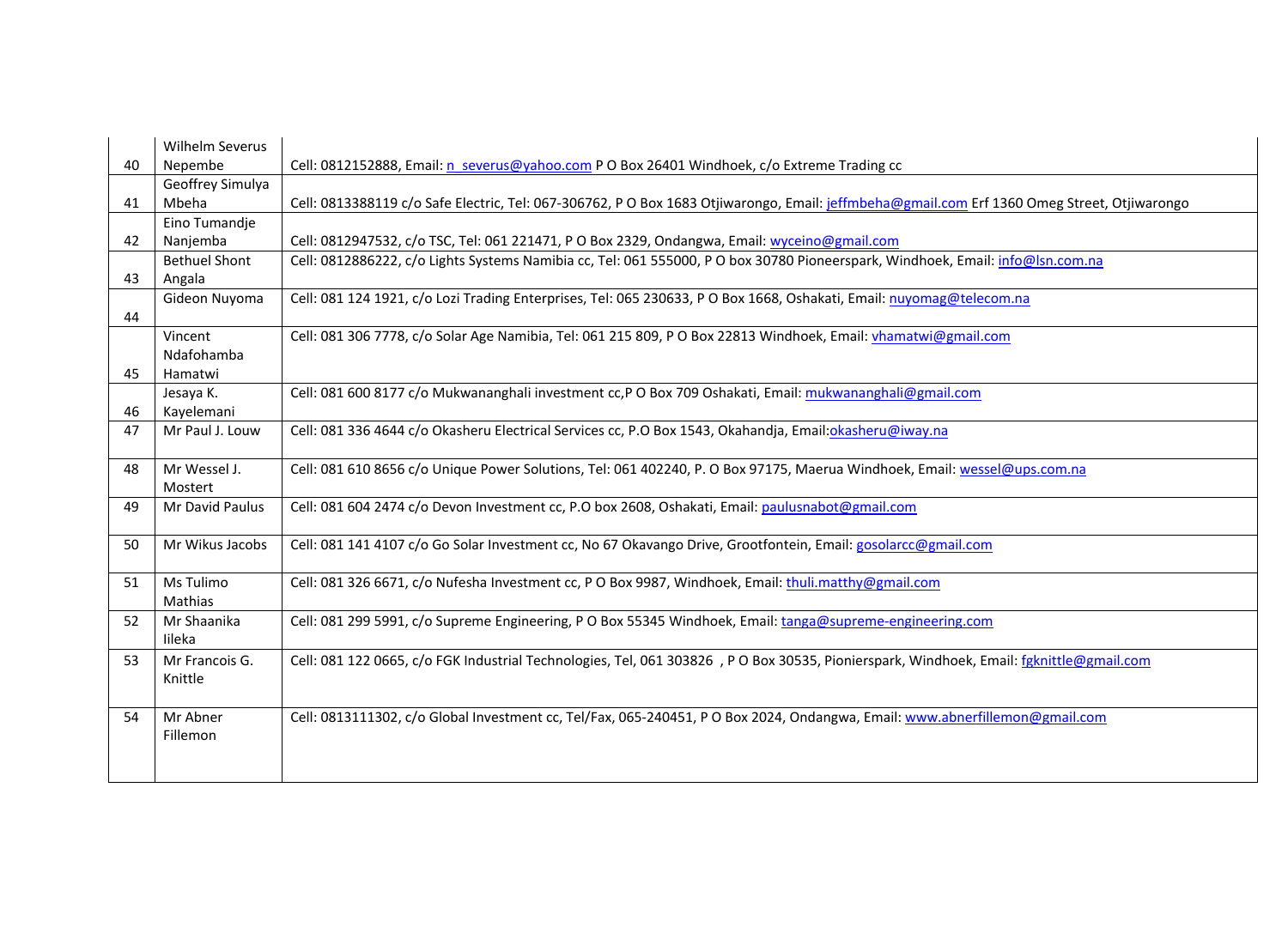| 55 | Mr Kleopas A.<br>Nepolo | Tel: 061 262716, Fax: 061 210656 Cell: 0812318918 / 0813505949 c/o, Millenium Refrigeration and Electrical Services cc, P O Box 7646, Windhoek,<br>Email: mnepolo@yahoo.com, kleopasangulah8@gmail.com |
|----|-------------------------|--------------------------------------------------------------------------------------------------------------------------------------------------------------------------------------------------------|
| 56 | Ms Rebbeka<br>Shimwele  | Cell: +264813808381, c/o REE Electrical Installation and Repair, PO Box 150, Oshakati, Email: rshimwele@gmail.com                                                                                      |
|    | Mr Veiyo                |                                                                                                                                                                                                        |
| 57 | Neshuku                 | Cell: +264812146187; +264852146187, c/o Trek Contractors and Consultants (PTY) Ltd, Erf 1559, Oshakati East, Oshakati, Email: veivonesh@gmail.com                                                      |
| 58 | Mr Paulus               | Cell: +264812886222, c/o Light Systems Namibia, House No. 4, Dorado Gardens, Windhoek, Email: ptm@lsn.com.na                                                                                           |
|    | Tangeni Mulunga         |                                                                                                                                                                                                        |
|    | Ms Grasiana             | Cell: +264816039647, c/o Chilombo Investment Cc, Evululuko, Oshakati, Email: emginvestments2014@gmail.com                                                                                              |
| 59 | <b>Berasius</b>         |                                                                                                                                                                                                        |
|    |                         | Cell: +264 813417410, c/o Meek Trading cc, Erf 176, Greenwell, Windhoek, Email: meektradingcc1@gmail.com                                                                                               |
|    | Ms Kaarina              |                                                                                                                                                                                                        |
| 60 | Nandjendja              |                                                                                                                                                                                                        |
|    |                         | Cell: +264811414107, c/o Sunworx Energy Solutions, Ongwediva, Oshana, Email: sunworx@bws.com.na                                                                                                        |
|    | Mr Lodewikus            |                                                                                                                                                                                                        |
| 61 | Jacobs                  |                                                                                                                                                                                                        |
|    |                         | Cell: +264816923814, c/o Trunorth Investment cc, Erf 282-44 Eileen Greenwell Matongo, Katutura, Windhoek, Email: indongo16@gmail.com                                                                   |
| 62 | Mr Immanuel             |                                                                                                                                                                                                        |
|    | Indongo                 | Cell: +264812421234 / +264812196912, Tel +26461248399, c/o Rosco Electrical & Refrigeration, Portion 23, Daan Viljoen, Windhoek,                                                                       |
|    | Mr Hermias              | Email: rosco@iway.na                                                                                                                                                                                   |
| 63 | Rossouw                 |                                                                                                                                                                                                        |
|    | Mr Alfred W.            | Cell: +264812281871; c/o Megasolar; Tel: +26461220050; PO Box 22852, Windhoek; Email: wahanstein@gmail.com                                                                                             |
| 64 | Hanstein                |                                                                                                                                                                                                        |
|    | Mr Fillemon             | Cell: +264812000068; c/o Uluyew Energy Solution cc, PO Box 80011, Ongwediva; Erf 1045, Omatando, Ongwediva, Email: weyulufillemon37@gmail.com                                                          |
| 65 | Weyulu J                |                                                                                                                                                                                                        |
| 66 | Mr Grobler              | Cell: +264814271872; c/o Quantum Investments Number Thirty cc; PO Box 31742, Windhoek; 39 Von Bodenhausen Street, Pionierspark, Windhoek; Email:                                                       |
|    | Frederik                | freekgroblerswk@gmail.com                                                                                                                                                                              |
|    |                         | Cell: +264813218679; c/o Namibia Automative College cc T/A Kavango Renewable Energy; P O Box 23388 Windhoek, Erf 1428 Gladiola Street, Khomasdal Windhoek; Email:                                      |
| 67 | Mr Josef Simbinga       | simbingajoe@gmail.com                                                                                                                                                                                  |
|    | Ms Charity Lumba        | Cell: +264813180284; c/o CT Solar Solutions CC; PO box 86482, Windhoek; Ex-warehouse, Windhoek, Unit 16 39 Edison street, Southern Industrial; Email:                                                  |
| 68 | Thebuho                 | cthebuho8@gmail.com                                                                                                                                                                                    |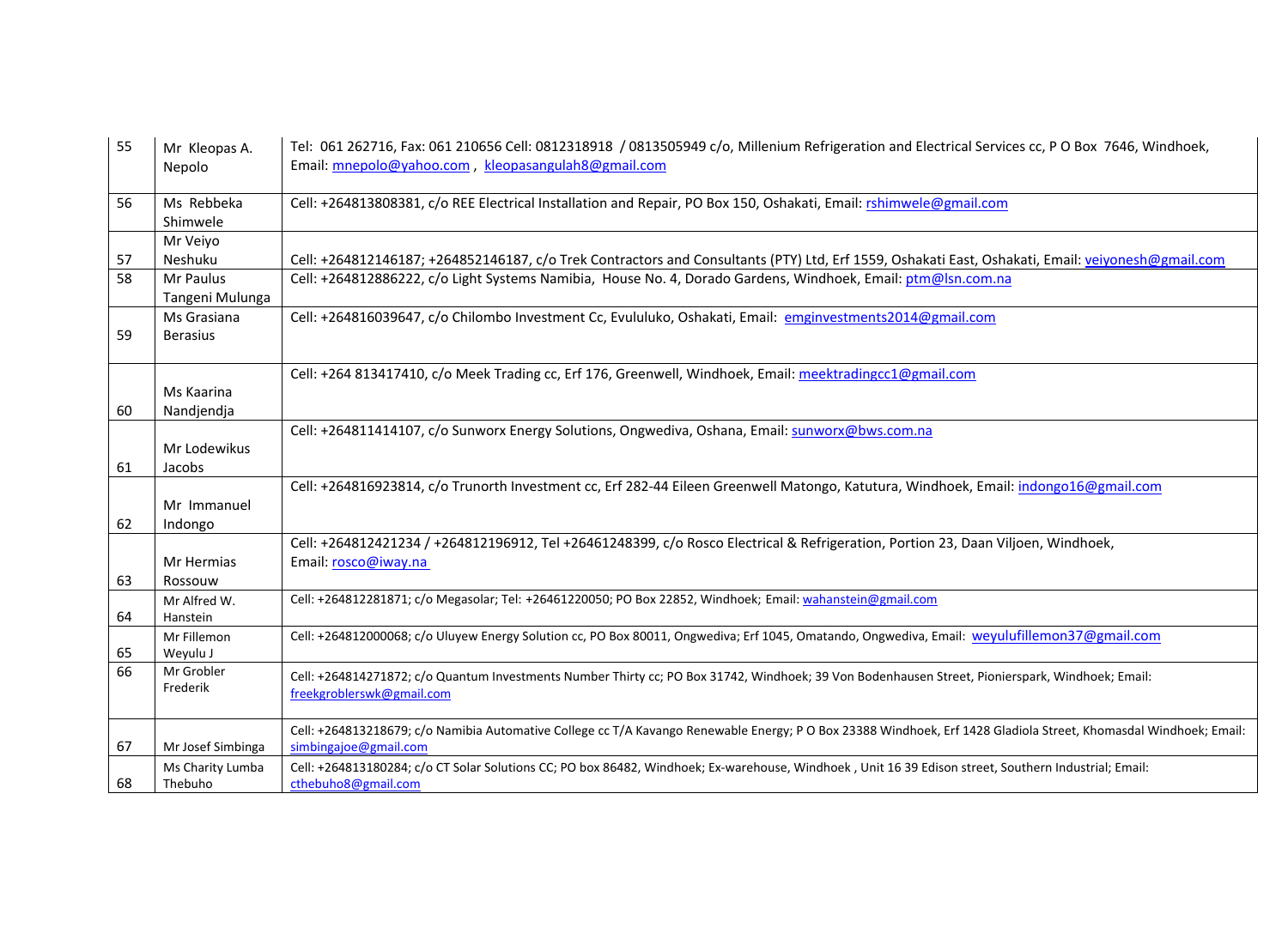|    | Ms                 |                                                                                                                                                                    |
|----|--------------------|--------------------------------------------------------------------------------------------------------------------------------------------------------------------|
|    | Ndamononghenda     | Cell: +264813362841; c/o Mukwananghali Electrical and Solar Installation CC; PO Box 237, Ongha; Ohangwena Region; Erf 4982, Hanover, Ongwediva; Email:             |
| 69 | Nalyeende          | mukwananghali@gmail.com                                                                                                                                            |
|    | Mr Jonathan        |                                                                                                                                                                    |
| 70 | Joseph             | Cell: +264818618317; c/o Shangheta Solar Energy Consultants CC; Erf 371, Inner Street, Oniipa, Oshana; Email: josephjonathan86@gmail.com                           |
|    | Mr Daniel          | Cell: +264813748511; c/o Omwandi Omululu Investment CC; PO Box 7250, Oshakati; Oshikushashipya, Oshikuku, Omusati; Email:                                          |
| 71 | Nambinga           | omwandiomululuinvestmentcc@gmail.com                                                                                                                               |
|    |                    |                                                                                                                                                                    |
| 72 | Mr Evans Chirau    | Cell: +264818274842; c/o Spark Electrical CC; Erf 1122, Gladiola Street, Khomasdal, Windhoek; Email: evansc.info@gmail.com                                         |
|    | Mr Shulitha        |                                                                                                                                                                    |
|    | Amalwa             | Cell: + 264812393700; c/o FK Investment Enterprise cc; 2892 Begonia Street, Windhoek; P.O. Box 4712 Windhoek, Namibia; Email:                                      |
| 73 | Ndakukamo          | solar@fkinvestment.com or andakukamo@gmail.com                                                                                                                     |
|    | Mr Nghandi Petrus  | Cell: + 264 811445911\0857227759;c/o Komtima Electrical & Maintenance; Erf, 3318, Dalia Street, Khomasdal; P.O. Box 5495 Windhoek; Email:                          |
| 74 | Mashalale          | Komtimatrading@gmail.com                                                                                                                                           |
|    |                    | Cell: +264 81 4287928; Mesleni Investment CC; Erf 13 Springbok Street, Suiderhof, Windhoek; P.O. Box 1156 Ondangwa Namibia                                         |
|    | Mr. Simon          | Email: mesleniinvestment@gmail.com                                                                                                                                 |
| 75 | Ndeletelea         |                                                                                                                                                                    |
|    |                    |                                                                                                                                                                    |
| 76 | Mr. Gerson         | Cell: +264 812457382; Ndeusha Investment CC; 576 Tarentaal Street Khomasdal Windhoek; P.O.Box 21725 Windhoek Namibia                                               |
|    | Shaningika Naholo  | Email: karnalle62@gmail.com                                                                                                                                        |
| 77 | Mr. Sackeus        | Cell: +264 81 1279493 or 0817770367; Taatisolar Namibia (Pty) Ltd; 39 Edison Street, Unit 16, Southern Industrial Area Windhoek, P O Box 62150, Katutura, Windhoek |
|    | Nakanyala          | Email: sackeus.nakanyala@taatisolar.com or info@taatisolar.com                                                                                                     |
|    | Ms. Merryl-Ann     | Cell: +264 81 2007846 or +264 81 6976712; Sacher Construction CC; Erf A1159 Tutungeni Rosh Pinah; P.O. Box 370 Rosh Pinah                                          |
| 78 | //Garures          | Email: merrylann@gmail.com                                                                                                                                         |
|    |                    | Cell: +264 81 250 0645; KBC Solar Systems & Drilling CC; Woerman Block No:15, Gobabis; P.O. Box 41802 Ausspannplatz, Windhoek, Namibia                             |
| 79 | Mr. Amos Kavari    | Email: amos.kavari@gmail.com                                                                                                                                       |
|    | Mr. Onesmus        | Cell: +264816413850 or +264818438702; Kakwaito Investment CC; P.O. Box 2616 Ondangwa; Ohandiba Village - Eenhana                                                   |
| 80 | Petrus Amutenya    | Email: onesmuspetrus06@gmail.com or kakwaitoinvestment06@gmail.com                                                                                                 |
|    | Mr. Michael        | Cell: + 264813812447; M-Jay Blitz Investments; Erf 986 Koigab Street Windhoek; P.O. Box 98346 Pelican Square Windhoek                                              |
| 81 | Jandjee Ngutjinazo | Email: mjayblitz@gmail.com                                                                                                                                         |
|    |                    |                                                                                                                                                                    |
|    |                    |                                                                                                                                                                    |
|    |                    |                                                                                                                                                                    |
|    |                    |                                                                                                                                                                    |
|    |                    |                                                                                                                                                                    |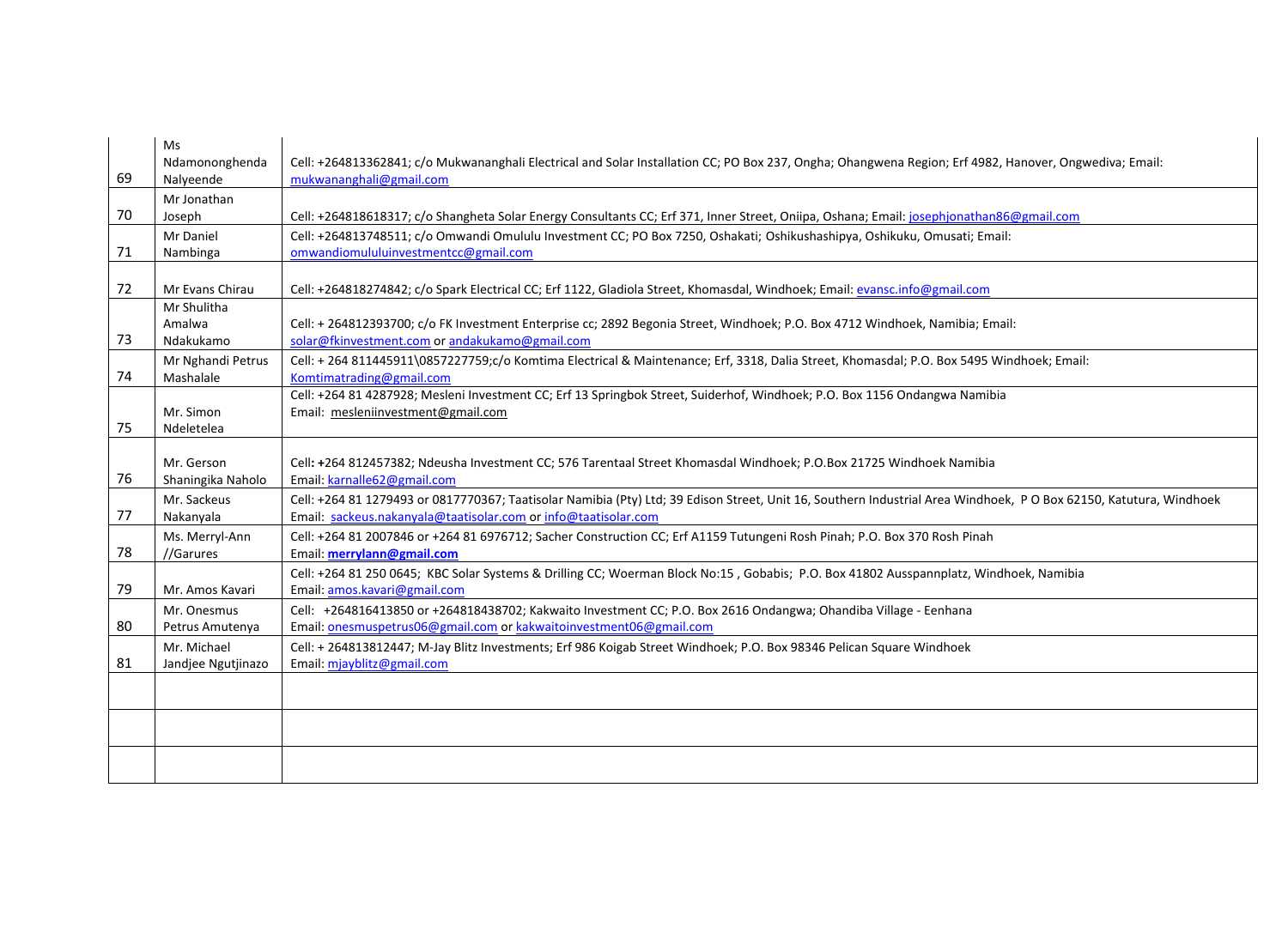# *Category: SOLAR THERMAL INSTALLERS*

| No | <b>Name</b>        | <b>Contact details</b>                                                                                                                                 |
|----|--------------------|--------------------------------------------------------------------------------------------------------------------------------------------------------|
|    | Diogenius Daniel   | Cell no: 0812498707, Office: 061 2842509, ddaniel@met.na                                                                                               |
| 1  |                    |                                                                                                                                                        |
|    | Nguuo Jackson      | Cell no: 0811296337, Office: 061 0608038736                                                                                                            |
| 2  |                    |                                                                                                                                                        |
| 3  | Gerson Naholo      | Cell no: 0812457382, Office: 061 215809, Email: karnalle@webmail.co.za, c/o Solar age, 2 Jeppe street. Northern Industry, Windhoek.                    |
|    | Eduard C.          |                                                                                                                                                        |
| 4  | Drotsche           | Cell no: 0811299062, Office : 063 223399, Email: hpseng@mweb.com.na c/o HPS Engineering, 101 Stapelia Street, PO Box 924, Keetmanshoop                 |
|    |                    | Office: 061 236336, Email: info@conservcc.com c/o ConServ Engineering Services CC, 24 Parson Street, PO Box 6422, Southern Industrial Area,            |
| 5  | Mark Riehmer       | Windhoek,                                                                                                                                              |
| 6  | Felix Kaurianga    | Cell no: 0816820438, Tel: 061 215809/ 215792, Fax: 061 215793, 660 Fritz Kasuto str. Police Camp Windhoek, P.O Box 60777 Windhoek,                     |
|    | Festus S           |                                                                                                                                                        |
|    | Nuunyango          | Cell no: 0811242787, Email: nufesha@hotmail.com, P.O Box 23643 Windhoek, 5395 Hofsanger Street, Khomasdal Windhoek                                     |
| 8  | Adriaan Olivier    | Cell no: 0811286018, Email: adriaan@mweb.com.na, P.O Box 1730 Rundu/ 81321 Olympia Windhoek, 6 Karisn Muir Street, Windhoek                            |
|    | Stephen            |                                                                                                                                                        |
| 9  | Sserwada           | Cell no: 0812986218, Email: electrocentre@iway.na, P.O Box 1879 Ondangwa, Onethidi Main Road, Ondangwa                                                 |
|    |                    | Cell no: 0811241899, Email: exclusive-solar@hotmail.com, P. O Box 90323 Windhoek, Namibia. 24 Platinum Street, Prosperita Windhoek                     |
| 10 | <b>Flyer Huang</b> |                                                                                                                                                        |
|    | Leon Antony        | Cell no: 0812950987, Email: <i>leonkotzee72@gmail.com</i> , P. O Box 26517 Windhoek, Namibia, L.A.K Plumbing & Renovations, 3718 Heidestase, Windhoek, |
| 11 | Kotzee             | Namibia                                                                                                                                                |
| 12 | Sahabo Emery       | Cell no: 0814459621, Email: asense.service@gmail.com, P. O Box 9993 Windhoek, Namibia. 13 von Fackenhavzen Street, Pionierspark Windhoek Namibia       |
|    | Gero Bjoern        |                                                                                                                                                        |
| 13 | Bajorat            | Cell no: 0811242610, c/o DIS Engineering Tel: 067 303337, Email: disengineering@iway.na P O Box 555, Otjiwarongo                                       |
|    | Martin Edmund      |                                                                                                                                                        |
| 14 | Knoetze            | Cell no: 0814800211, c/o Watertech Solar Nam, Tel 061 305664, Email: martin@watertechsolarwise.net PO Box 91191 Windhoek                               |
|    | Eino Tumandje      | Cell: 0812947532, c/o TSC, Tel: 061 221471, P O Box 2329, Ondangwa, Email: wyceino@gmail.com                                                           |
| 15 | Nanjemba           |                                                                                                                                                        |
|    | Johannes           | Cell no: 0813753382, c/o Messyk Investment                                                                                                             |
| 16 | Severeni           | s CC, P O Box 15646 Oshakati, messyk10@gmail.com                                                                                                       |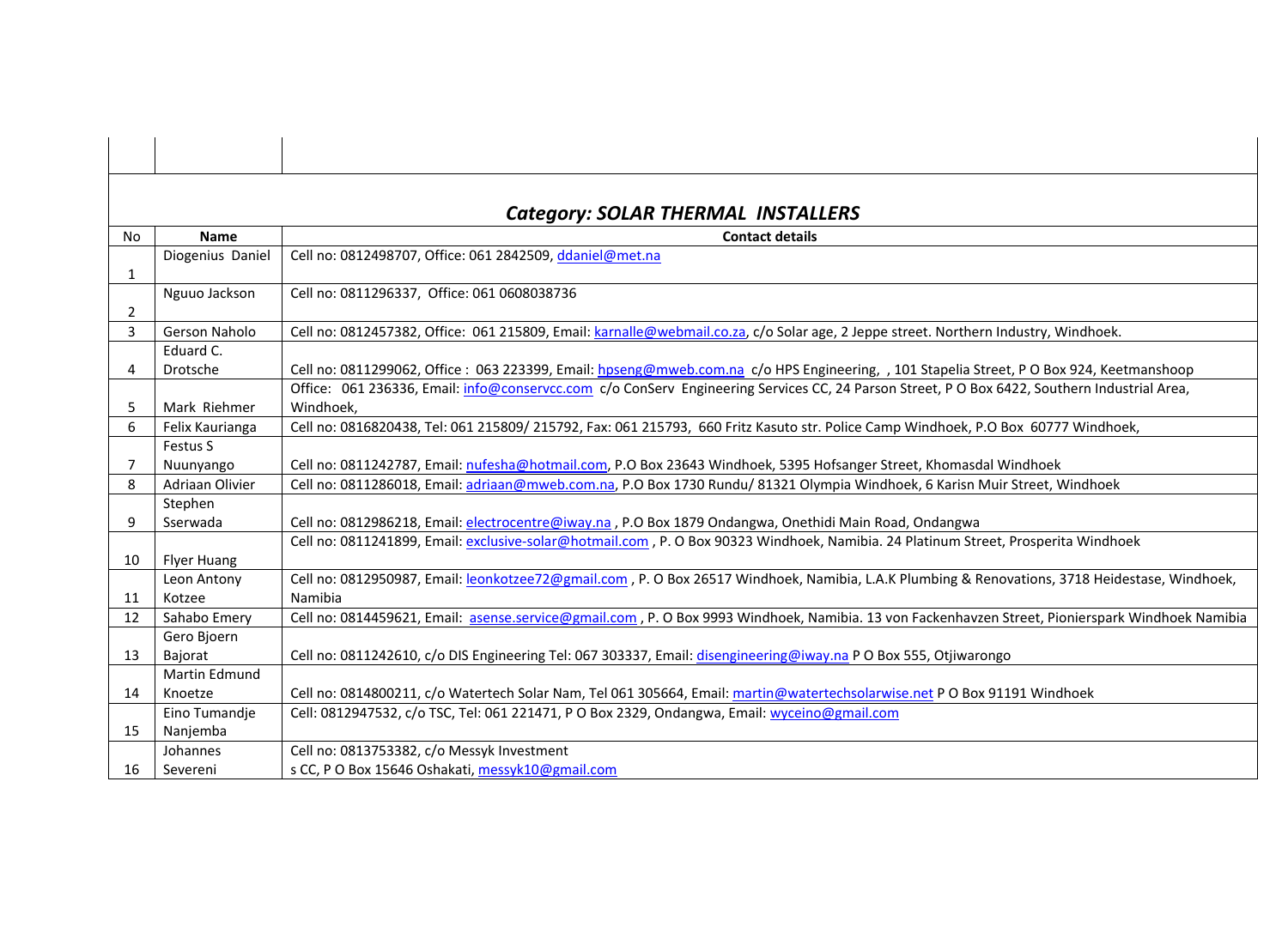| 17 | Efraim Uushona                  | Cell: 081 311 2328,c/o EMG Investments cc, P. O Box 878 Oshakati, emg.investments@yahoo.com, Oshakati                                                                                                 |
|----|---------------------------------|-------------------------------------------------------------------------------------------------------------------------------------------------------------------------------------------------------|
| 18 | Faustinus Ita                   | Cell: 081 714 6766, c/o Light Systems Namibia cc, P.O Box 30780 Pioneerspark, Windhoek, info@lsn.com.na.                                                                                              |
| 19 | <b>Tulimo Mathias</b>           | Cell: 081 326 6671, P.O Box 9987 Windhoek, Email: thuli.matthy@gmail.com, Windhoek                                                                                                                    |
| 20 | Stefanus Iyambo                 | Cell: 081 365 3682, c/o Artiflex Engineering cc. P. O Box 40016, Windhoek, Email: artiflexcc@gmail.com                                                                                                |
| 21 | Sakaria Jafet                   | Cell: 081 288 8019, c/o Supreme Engineering, P O Box 5905 Walvis Bay, Email: j4sacky@webmail.com                                                                                                      |
| 22 | Mr Paulus<br>Tangeni Mulunga    | Cell: +2648128860222, c/o Light Systems Namibia, House No. 4, Dorado Gardens, Windhoek, Email: ptm@lsn.com.na                                                                                         |
| 23 | Mr Pack Amigo                   | Cell: +264812554865, c/o Adios Amigo Investment Cc, Erf 1627, Noordhoek, Keetmanshoop, Email: amigopac@gmail.com                                                                                      |
| 24 | Mr Immanuel<br>Shipunda         | Cell: +264812574221, c/o Aveng Namibia (PTY) Ltd, PO Box 2160, Veneta; Erf 934, Extension 1, Mondesa; Swakopmund Email:<br>shipundainvestments@gmail.com                                              |
| 25 | Mr Lodewikus<br>Jacobs          | Cell: +264811414107, c/o Sunworx Enegy Solutions, Ongwediva, Oshana, Email: sunworx@bws.com.na                                                                                                        |
| 26 | Mr Buruxa M.<br>Hoabeb          | Cell: +264811465318; c/o HBH Energy; PO Box 8366, 6075 Kabeljou Street, Swakopmund; Email: buruxa@hbh.construction.com                                                                                |
| 27 | Mr Daniel<br>Nambinga           | Cell: +264813748511; c/o Omwandi Omululu Investment CC; PO Box 7250, Oshakati; Oshikushashipya, Oshikuku, Omusati; Email:<br>omwandiomululuinvestmentcc@gmail.com                                     |
| 28 | Mr Anton Kasera<br>Makayi       | Cell: + 264 814249832;c/o FK Investment Enterprise cc; P.O. Box 4712, Windhoek, Namibia; 2892 Begonia Street, Windhoek; Email: solar@fkinvestment.com or<br>mpengokashela@gmail.com                   |
| 29 | Mr. Gerson<br>Shaningika Naholo | Cell: +264 812457382; Ndeusha Investment CC; P.O.Box 21725 Windhoek Namibia; 576 Tarentaal Street Khomasdal Windhoek<br>Email: karnalle62@gmail.com                                                   |
| 30 | Mr. Max<br>Ishidimbwa Itula     | Cell: +264 812168888 or +264812236816; Survival Trading CC; P.O. Box 60248 Windhoek; Erf 554 Onwiindi Street, Hakahana Katutura Windhoek<br>Email: max.itula@yahoo.com or survivaltradingcc@gmail.com |
|    | Mr. Onesmus                     | Cell: +264816413850 or +264818438702; Kakwaito Investment CC; P.O. Box 2616 Ondangwa; Ohandiba Village - Eenhana                                                                                      |
| 31 | Petrus Amutenya                 | Email: onesmuspetrus06@gmail.com or kakwaitoinvestment06@gmail.com                                                                                                                                    |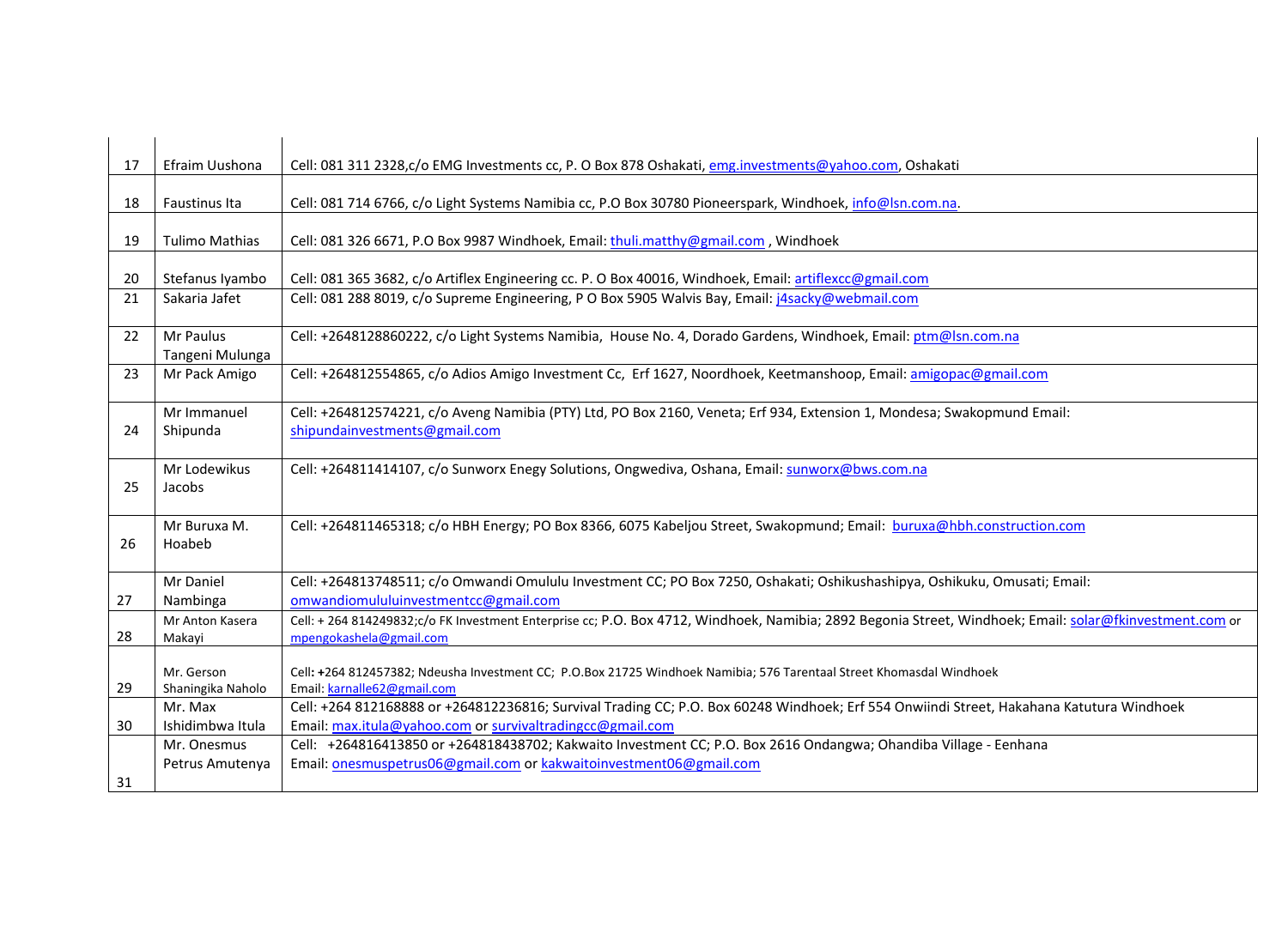### *Category: RENEWABLE ENERGY TECHNOLOGIES SUPPLIERS*

32

| <b>No</b>      | <b>Business Name</b>    | <b>Products</b>                 | <b>Contact Person</b> | <b>Contact details</b>                                                                       |
|----------------|-------------------------|---------------------------------|-----------------------|----------------------------------------------------------------------------------------------|
|                | Dezman                  | Photovoltaics, Energy efficient | Shikongo              |                                                                                              |
| 1              | Investment              | stoves (Tso-Tso)                | Tuakondja             | Telephone no: 065 224156, Fax no: 065 224156, Ongwediva Erf 145                              |
|                | Namibian                |                                 |                       |                                                                                              |
|                | Engineering             |                                 |                       |                                                                                              |
|                | Corporation             | SWH, Photovoltaic, SHS, PVP,    | Niko Brueckner        | Telephone no: 061 236720, Fax no: 061 232673, 21 Joule Street Southern Industrial, Windhoek  |
| 2              | (NEC)                   |                                 |                       |                                                                                              |
|                | <b>Trinity Business</b> | SWH, Photovoltaic, SHS, Solar   | Bernadette            | Telephone no: 061 258112, Fax no: 061 225667, Jacona Street, Hochland Park Erf. 1600B,       |
| 3              | Solutions (TBS)         | cookers/box, streetlights       | Simana                | Windhoek                                                                                     |
|                |                         |                                 |                       | Telephone no: 061 211675, Fax no: 061 210309, 38 Newcastle Str unit 3 Roschpark, Northern    |
| 4              | Solsquare Energy        | SWH, Photovoltaic               | <b>Leonhard Eins</b>  | Industry, Windhoek                                                                           |
|                |                         |                                 |                       | Tel: 065 240849, Cell: 081 3997154, P O Box 2873, Ondangwa, Olunkono Industrial Area (behind |
| 5              | Solar Age cc            | SWH, Photovoltaic, SHS          | Rehab Kaavela         | M & Z Motors), Email: solarage@iway.na                                                       |
|                | Alternative             |                                 |                       |                                                                                              |
|                | Energy System cc        | SWH, Photovoltaic, SHS, Energy  |                       |                                                                                              |
| 6              | (Alensy)                | Efficient Appliances; wind.     | Pieter Beckers        | Telephone no: 061 400877, Fax no: 061 400870, 10 Diehl Street, Southern Industrial, Windhoek |
|                |                         | Photovoltaic, Energy efficient  |                       | Telephone no: 061 233608/239454, Fax no: 061 239454, 9 Nobel Street, Southern Industrial,    |
| $\overline{7}$ | Terrasol                | stoves, Solar borehole pumps    | Schultz Werner        | Windhoek                                                                                     |
|                | Engineering             |                                 |                       |                                                                                              |
| 8              | Centre cc               | Photovoltaic                    | Greiter Joern         | Telephone no: 061 220696/221069, Fax no: 061 220703, 21 Schafer Street, Windhoek             |
| 9              | Suntank Namibia         | <b>SWH</b>                      | Kutz Udo              | Telephone no: 064 401009, Fax no: 064 400009, 83 Strand Street, Swakopmund                   |
|                | Jonny Auto              |                                 | Jan Hendrik           |                                                                                              |
| 10             | Elektries               | Photovoltaic, SHS               | Hanekom               | Telephone no: 063 222442, Fax no: 063 223897, 83 Cathedra Street, Keetmanshoop               |
|                |                         | SWH, Photovoltaic, SHS, Energy  | Eduard C.             |                                                                                              |
| 11             | <b>HPS Engineering</b>  | Efficient appliance             | Drotsche              | Telephone no: 063 223399, Fax no: 063 223366, 101 Stapelia street, Keetmanshoop              |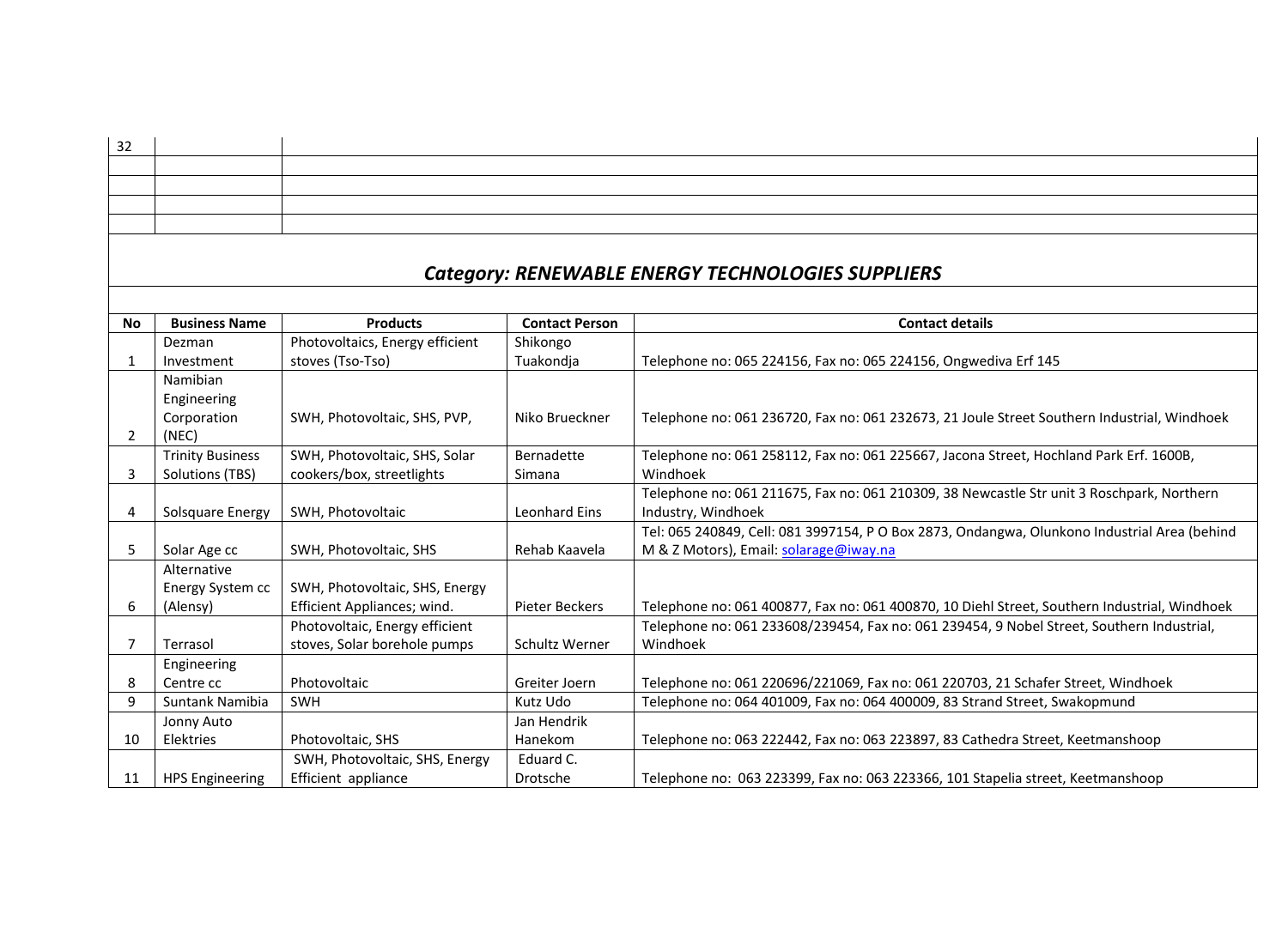|    | ConServ              |                                           |                   |                                                                                              |
|----|----------------------|-------------------------------------------|-------------------|----------------------------------------------------------------------------------------------|
|    | Engineering          | SWH, Photovoltaic, SHS, Energy            |                   | Telephone no: 061 236336, Fax no: 061 256726, 24 Parson Street, Southern Industrial Area,    |
| 12 | Services CC          | Efficient appliance                       | Mark Riehmer      | Windhoek, Email: info@conservcc.com                                                          |
|    | LED Lighting and     | SWH, Photovoltaic, SHS, Energy            | Mark Anthony      |                                                                                              |
| 13 | Solar Warehouse      | Efficient appliance                       | Walsh             | Telephone no: 061 302516, 3 Mathem Street, Hochland Park Windhoek                            |
|    |                      |                                           |                   | Telephone no: 061 235646, Fax no: 061 250460, 51 Marconi Str, South Industrial, Windhoek     |
|    |                      | SWH, Photovoltaic, SHS, Energy            |                   |                                                                                              |
| 14 | SolTec               | Efficient appliance                       | Heinrich steuber  |                                                                                              |
|    |                      | SWH, Photovoltaic, SHS, Energy            |                   |                                                                                              |
|    | Solar Plus           | Efficient Appliances, gas stoves,         | Leonard S.        | Cell: 0812809497, Fax: 065-260038, Onekwaya East, Ohangwena- Main Road, P. O. Box 449,       |
| 15 | Renewable. E         | solar freezer                             | Sakaria           | Ohangwena.                                                                                   |
|    |                      | SWH, Photovoltaic, SHS, Energy            |                   |                                                                                              |
|    | Temako Green         | <b>Efficient Appliances, streetlights</b> | Ndilula           |                                                                                              |
| 16 | Energy (TGE)         | & accessories                             | Mwahafar          | Tel: 220743, Fax: 255660, No. 2 Ruhr St, Northern Industrial Area, P. O. Box 24749 Windhoek. |
|    | Khomas               | SWH, Photovoltaics, SHS, EE               |                   |                                                                                              |
|    | Equipment &          | appliances, torches, lanterns,            |                   |                                                                                              |
| 17 | Appliances cc        | chargers.                                 | Sitali Stanley    | Tel: 061 271590, Fax: 061 271591, 1264 Goudsnip St. Hochland Park, Windhoek.                 |
|    | Namibia Solar        |                                           |                   |                                                                                              |
|    | Solutions (Prop.)    | SWH, Photovoltaics, SHS, EE               |                   |                                                                                              |
| 18 | Ltd                  | appliances,                               | Letisia Shikokola | Tel: 065 230097, Fax: 065 230094, P.O. Box 90142, Ongwediva. Oshakati                        |
|    |                      |                                           |                   | Tel: 061 222092 Cell: 0811290045 or 0811240882; P.O. Box 11554 Windhoek                      |
| 19 | FLA Trading cc       | Photovoltaics, SHS, EE appliances         | Lucky Namupolo    |                                                                                              |
|    | SkyPower             | All listed products, plus fridges         |                   |                                                                                              |
| 20 | Namibia cc           | and wind except stoves.                   | Chris King        | Tel: 064-209952, cell: 0812720508, Fax: 064-209952, P.O.Box 1861 Walvis Bay.                 |
|    |                      |                                           |                   |                                                                                              |
|    | Sunrise Solar        |                                           | Mr. Wapale Kalla  |                                                                                              |
| 21 | Solutions cc         | SWH, Photovoltaics, SHS, solar,           |                   | Tel: 061-260338; Fax: 061-260338. P.O. Box 21410, Windhoek, solar@mweb.com.na                |
|    |                      |                                           |                   | Tel: 065-244135(Omuthiya), 065-260189(Ohangwena), and 065-288504 (Okongo) Cell:              |
|    | <b>Nanec Trading</b> | Photovolaic and Solar Home                | Regina Shiimi     | 0816100111 or 0814684118, fax 088640669, e-mail: nanectradingcc@gmail.com, P.O. Box 23592    |
| 22 | Enterprises cc       | Systems                                   |                   | Windhoek.                                                                                    |
|    |                      | Solar Water Heaters,                      |                   |                                                                                              |
|    | <b>REMI Solar</b>    | Photovoltaic & Solar Home                 | Remengius         | Cell: 0812535285. Erf 1248 Beta Street Khomasdal. P.O Box 24591 Windhoek. Email:             |
| 23 | Energy cc            | Systems                                   | Shikongo          | shikongorem@yahoo.com                                                                        |
| 24 | Etameko              | Solar Cookers/box                         | Johannes          | Tel 061-263694/210682. Cell 0812596195. P.O Box 280 Windhoek; Fax 061-263614. Nordland       |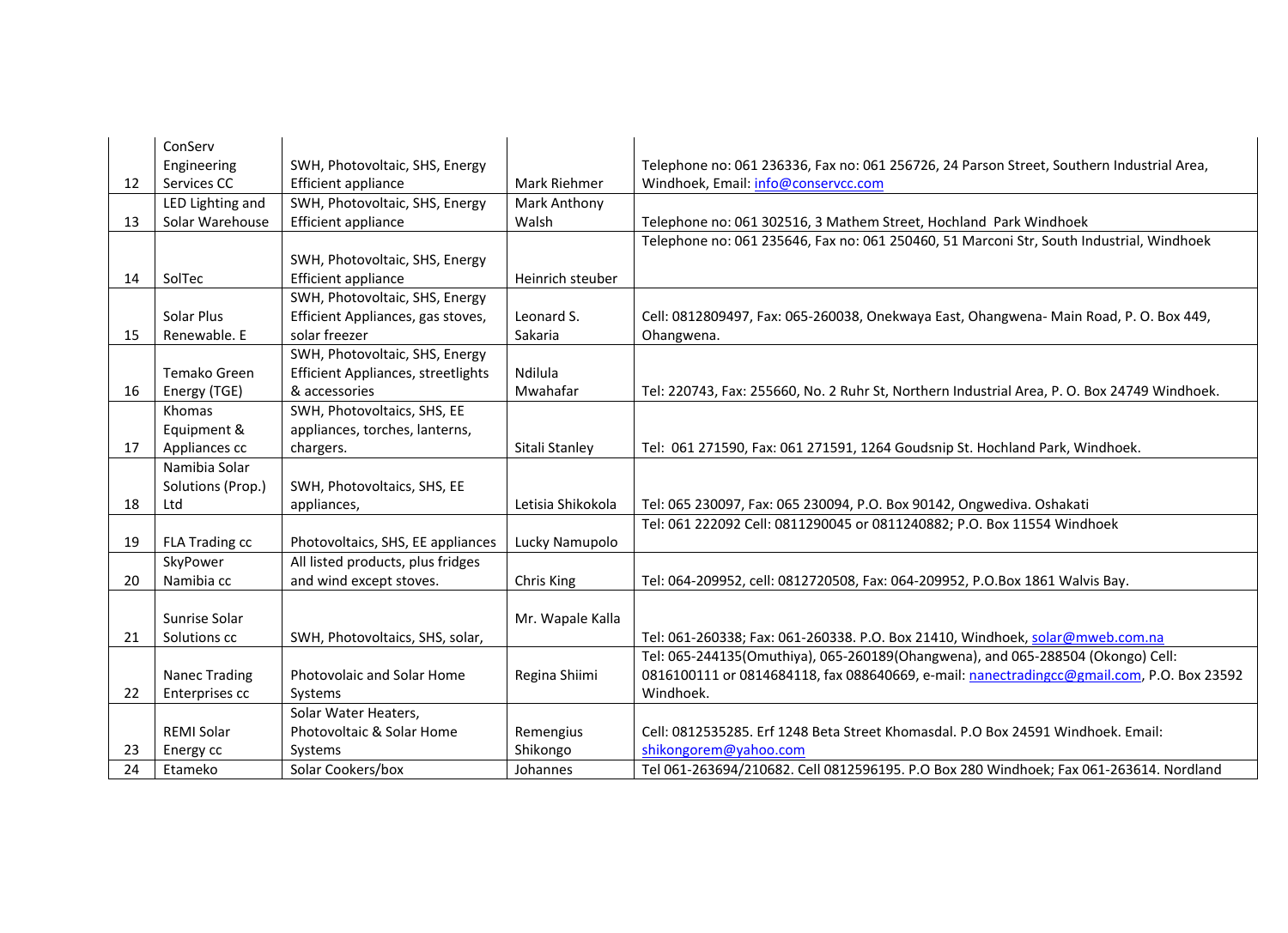|    | Marketing &<br>Sales cc                          |                                                                                                                                                                    | Nekundi                                   | Street No 38 Lafrenz Township. Email: jrnetameko@iway.na                                                                                    |
|----|--------------------------------------------------|--------------------------------------------------------------------------------------------------------------------------------------------------------------------|-------------------------------------------|---------------------------------------------------------------------------------------------------------------------------------------------|
| 25 | <b>NATWE Electric &amp;</b><br>Solar             | Solar Water Heaters,<br>Photovoltaic, solar Home<br>Systems, Solar cookers/box,<br>Energy Efficient Stoves, Solar<br>pumps, Wind Turbines, Fridges &<br>Freezers   | Adriaan Olivier                           | Tel: 066 25635. Cell: 0811286018. P.O Box 1730 Rundu. Erf 536 Nkarapamwe Rundu. Email:<br>rnawa@iway.na / adriaan@mweb.com.na               |
| 26 | Andjamba<br>Construction cc                      | Solar Water Heaters, Solar Home<br>Systems, Solar Cookers/box,<br>Cellphone Charger                                                                                | Mr. J T Andjamba                          | Tel: 065 251049. Cell: 0811286992. Fax: 065 251049. P.O Box 304, Outapi. Erf 435, Outapi. Email:<br>temeipojohannes@yahoo.com               |
| 27 | Multi Engineering<br>and Training<br>Services cc | Solar Water Heaters,<br>Photovoltaic, Solar Home<br>Systems, Solar cookers/box,<br>Energy Efficient stoves, solar<br><b>Water Pumps</b>                            | Jansen Uaundja<br>Mieze                   | Tel: 061 303003. Cell: 0812801545. Fax: 061 303003. P.O Box 62190 Katutura. Erf 7 Adler Street.<br>Email: uaundjamieze@yahoo.com            |
| 28 | <b>Be Prepared</b><br>Investments 56<br>cc       | Solar Water Heaters,<br>Photovoltaic, Solar Home<br>Systems, Solar cookers/box,<br>Energy Efficient stoves, Wind<br>Turbines, Fridges and Freezers,<br>Solar Pumps | Adriaan Olivier                           | Tel: 061 301334. Cell: 0811286018. Fax: 061 301334. 6 Karin Muir Street Olympia. Email:<br>adriaan@mweb.com.na                              |
| 29 | Döbra Solar<br>Development<br>Project            | Solar Cookers/box                                                                                                                                                  | Mr. Willem Hans                           | Cell: 0814216347, Fax 061 239791, RC Mission Dobra, Plot 46 Dobra, Windhoek, Email:<br>solarcookernamibia@gmail.com                         |
| 30 | <b>Central Technical</b><br>Supplies             | Solar Water Heaters,<br>Photovoltaic, Solar Home<br>Systems                                                                                                        | Mr. Erik Lund                             | Cell: 0811276771; Tel: 061 224238, Fax: 061 233254, E-mail: sales@ctsnam.com, P.O Box 6751<br>Windhoek, 13 Walter Street, Windhoek, Namibia |
| 31 | Maltahohe Auto<br>& Electric cc                  | Solar Water Heaters, Solar home<br>systems, Solar cookers/box,<br>Energy efficient stoves                                                                          | Mr. Verwey<br><b>Handrikus</b><br>Jacobus | Cell: 0811483062. Tel: 063 293313. P. O Box 62 Maltahohe Namibia. Email:<br>PoDnpo3@mweb.com.na                                             |
| 32 | Aqua<br>conservation<br>Services cc              | Solar Water Heaters, solar<br>cookers, Dry Sanitation                                                                                                              | Mr. Manfred<br>Fortsch                    | Cell: 0813666441. Fax2Email: 0886517324. P. O Box 6915, Ausspannplatz, Windhoek, Namibia.<br>Email: info@aqua-conservation.com              |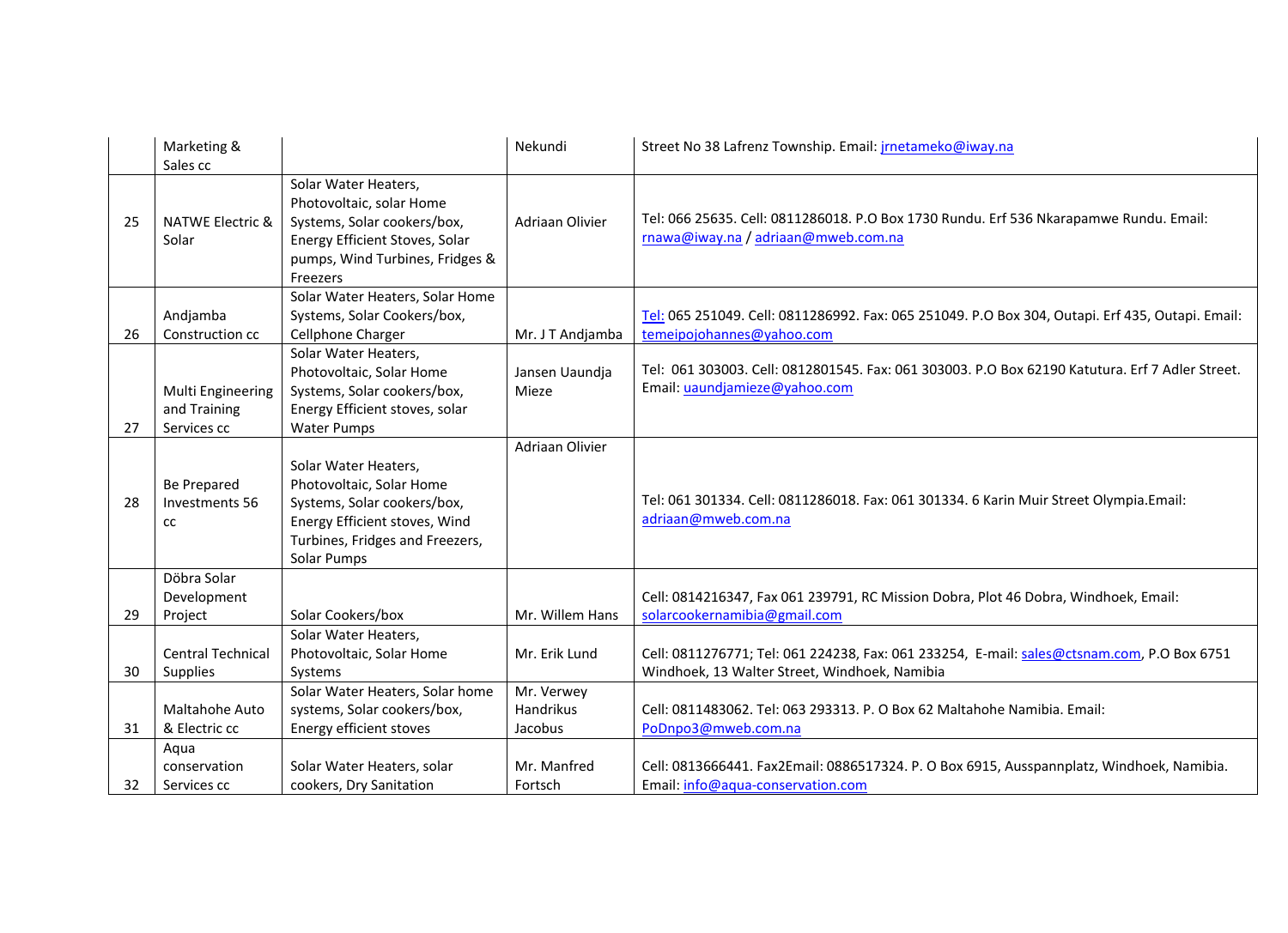| 33 | <b>Forever Electrical</b>                              | Solar Water Heaters,<br>Photovoltaic, Solar Home<br>Systems, Solar cookers/box,<br>Energy Efficient stoves, Grid and<br>Off-Grid Power | Mr. Abisai<br>Shiyagaya              | Cell: 0811246969. Fax: 088 615676. P.O Box 2674, Oshakati, Namibia. Email:<br>foreverelectrical@mweb.com.na                                 |
|----|--------------------------------------------------------|----------------------------------------------------------------------------------------------------------------------------------------|--------------------------------------|---------------------------------------------------------------------------------------------------------------------------------------------|
| 34 | M. Engineering<br>and Solar Power<br>Contractors cc    | Solar Water Heaters, Solar Home<br>Systems, Solar cooker/box,<br><b>Energy Efficient stoves</b>                                        | Mr. Moses Tomas                      | Cell: 0813711122. P.O Box 6164 Auspannplatz, Namibia. Erf 698 Mozambique Street, Katutura,<br>Windhoek, Namibia. Email: twmoses02@gmail.com |
| 35 | Electro Centre cc                                      | Solar Water Heaters,<br>Photovoltaic, Solar Home<br>Systems, Electrical Refrigerators                                                  | Mr. Stephen<br>Sserwada              | Cell: 0812986218. P.O Box 1879 Ondangwa, Namibia. Onethidi Main Road, Ondangwa, Namibia.<br>Email: electrocentre@iway.na                    |
| 36 | Cedar Solar cc                                         | Photovoltaic, Solar Water Pumps                                                                                                        | Mr. Christiaan<br>Ackermann          | Cell: 0816638839. P.O Box 90433, Windhoek, Namibia. Erf 21 Nachtigal Street, Ausspannplatz,<br>Windhoek. Email: christiaan@cedarsolar.com   |
| 37 | <b>Blits Electrical cc</b>                             | Solar Water Heaters,<br>Photovoltaic, Solar Home<br>Systems                                                                            | Mr. Francois<br>Johannes<br>Binneman | Cell: 0817239312. P.O Box 70, Aranos, Namibia. Erf 83 Hospitaal Street Aranos, Namibia. Email:<br>fransbinneman@iway.na                     |
| 38 | Hopsol Africa<br>(Pty) Ltd                             | Photovoltaic, Solar Home<br>Systems                                                                                                    | Mr. Jaco Strauss                     | Cell: 0817499073, Email: jaco.strauss@hopsol.com, P.O Box 9150, 5 von Braun Street, Windhoek,<br>Namibia                                    |
| 39 | Generation<br>Resources cc                             | Solar Water Heaters,<br>Photovoltaic, Solar Home<br>Systems, Sola cookers/box,<br>Energy efficient stoves, Wind<br>energy              | Mr. Timoteus<br>Waendama             | Cell: 0812446633. P.O Box 23603 Windhoek, Namibia. Erf 7276 Papaja Street, Windhoek,<br>Namibia. Email: timwaen@gmail.com                   |
| 40 | Unity Mining &<br><b>Energy Resources</b><br>(Pty) Ltd | Solar Water Heaters, Solar Home<br>Systems                                                                                             | Mr. Matthew<br>Pengeyo               | Cell: 081202055. Email: mathew.unityenergy@gmail.com, 12 Scheppman Street, Pionierspark,<br>Windhoek Namibia                                |
| 41 | Asense<br>Investments                                  | Solar Water Heaters                                                                                                                    | Mr. Sahabo<br>Emery                  | Cell: 0814459621. P. O Box 9993 Windhoek, Namibia. Email: asense.service@gmail.com, Parson<br>Street Southern Industry, Windhoek Namibia    |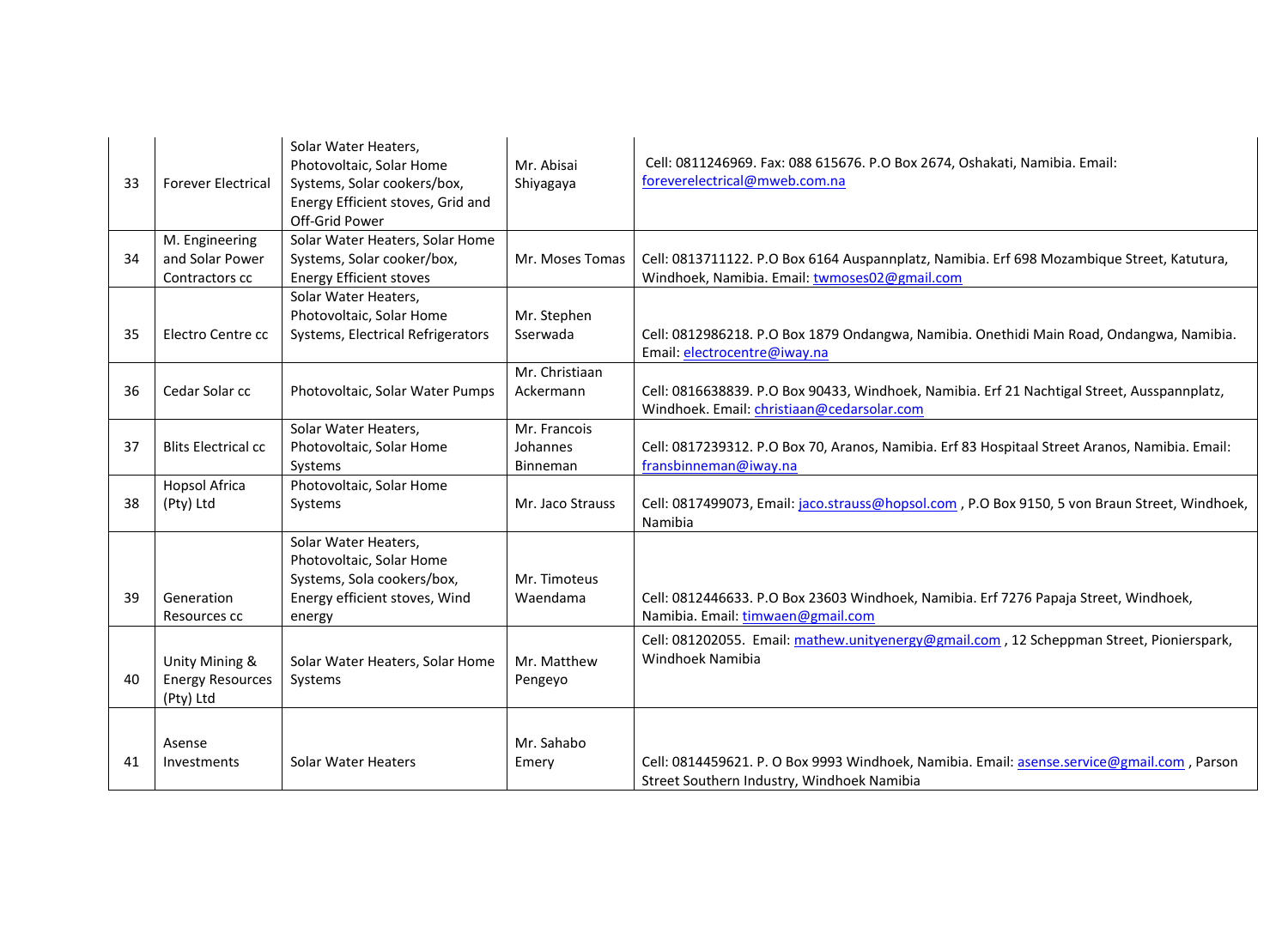| 42 | New Era<br>Investments                           | Solar Water Heaters,<br>Photovoltaic, Solar Home<br>Systems, Solar Water Pumps        | Mr. Flyer Huang                | Cell: +264 81 124 1899, P O Box 90323 Windhoek, Namibia. Email: exclusive-sales@hotmail.com, 74<br>Frans Indongo Street, Windhoek West, Windhoek Namibia                                       |
|----|--------------------------------------------------|---------------------------------------------------------------------------------------|--------------------------------|------------------------------------------------------------------------------------------------------------------------------------------------------------------------------------------------|
| 43 | Shwepo<br>Investment cc                          | Solar Water Heaters,<br>Photovoltaic, Solar Home<br>Systems                           | Ms Leticia<br>Amushila         | Cell: 0818291315, 0811481490, P O Box 30540 Pioneerspark, Windhoek, Namibia. Email:<br>shwepoinvestments@gmail.com, 552 Rocky Crest                                                            |
| 44 | <b>EMG Investments</b><br><b>CC</b>              | Solar Water Heaters,<br>Photovoltaic, Solar Home<br>Systems, Streetlights and Fridges | Ms Grasiana<br><b>Berasius</b> | Cell: 0813672755, P O Box 878 Oshakati, Namibia. Email: emginvestmentscc2014@gmail.com, Erf<br>82 Oshikongo, Namibia                                                                           |
| 45 | RID Solar (Pty)<br>Ltd                           | Photovoltaic, Solar Home<br>Systems                                                   | Mr Gerson<br>Murorua           | Cell: 0812440332, P O Box 2181 Tsumeb. Email: info@ridsolar.de, 122 Halali Street, Nomtsoub,<br>Tsumeb, Namibia                                                                                |
| 46 | Transtech<br>Distribution (Pty)<br>Ltd           | Solar Water Heaters,<br>Photovoltaic, Solar Home<br>Systems, Energy efficient stoves  | Mr Gerhardt<br>Jessen          | Cell: 085 1290965, Tel: 061 253274, P O Box 97309 Maerua Mall Windhoek, Email:<br>gerd@transtech.com.na, 22 Palladium Street, Properita, Windhoek Office                                       |
| 47 | <b>DIS Engineering</b><br>cc                     | Solar Water Heaters.<br>Photovoltaic, Solar Home<br>Systems                           | Mr Gero Bjoern<br>Bajorat      | Cell: 0811242610 Tel: 067 303337, Email: disengineering@iway.na P O Box 555, Otjiwarongo,<br>West Street 17, Erf 147 Otjiwarongo                                                               |
| 48 | <b>Ellies Elsat</b>                              | Photovoltaic, Solar Home<br>Systems                                                   | Mr Clinton<br>Olckers          | Tel: 061 248425, Fax: 061 248424, Email: natalie@elliesnam.com, P O Box 80650, Windhoek, 14<br>Joule Street Windhoek.                                                                          |
| 49 | Proska<br>Investment CC                          | Solar Water Heaters,<br>Photovoltaic, Solar Home<br>Solar Water Heaters,              | Martin<br>Nambundunga          | Cell: 0813719449, Fax: 264886556132, martin@proska.com.na, P.O Box 22924, Windhoek,<br>3 Peter Mweshinge, Avis, Windhoek.<br>Tel: 065 238944, Cell: 0812000068 or 0855552111, Fax: 065 231142, |
| 50 | <b>Bright Solar</b><br>Construction<br>Energy cc | Photovoltaic, Solar Home<br>Systems, Energy Efficient Fridges<br>& Freezers           | Johnson Weyulu<br>Fillemon     | weyulufillemon37@gmail.com, P O Box 80011 Ongwediva.                                                                                                                                           |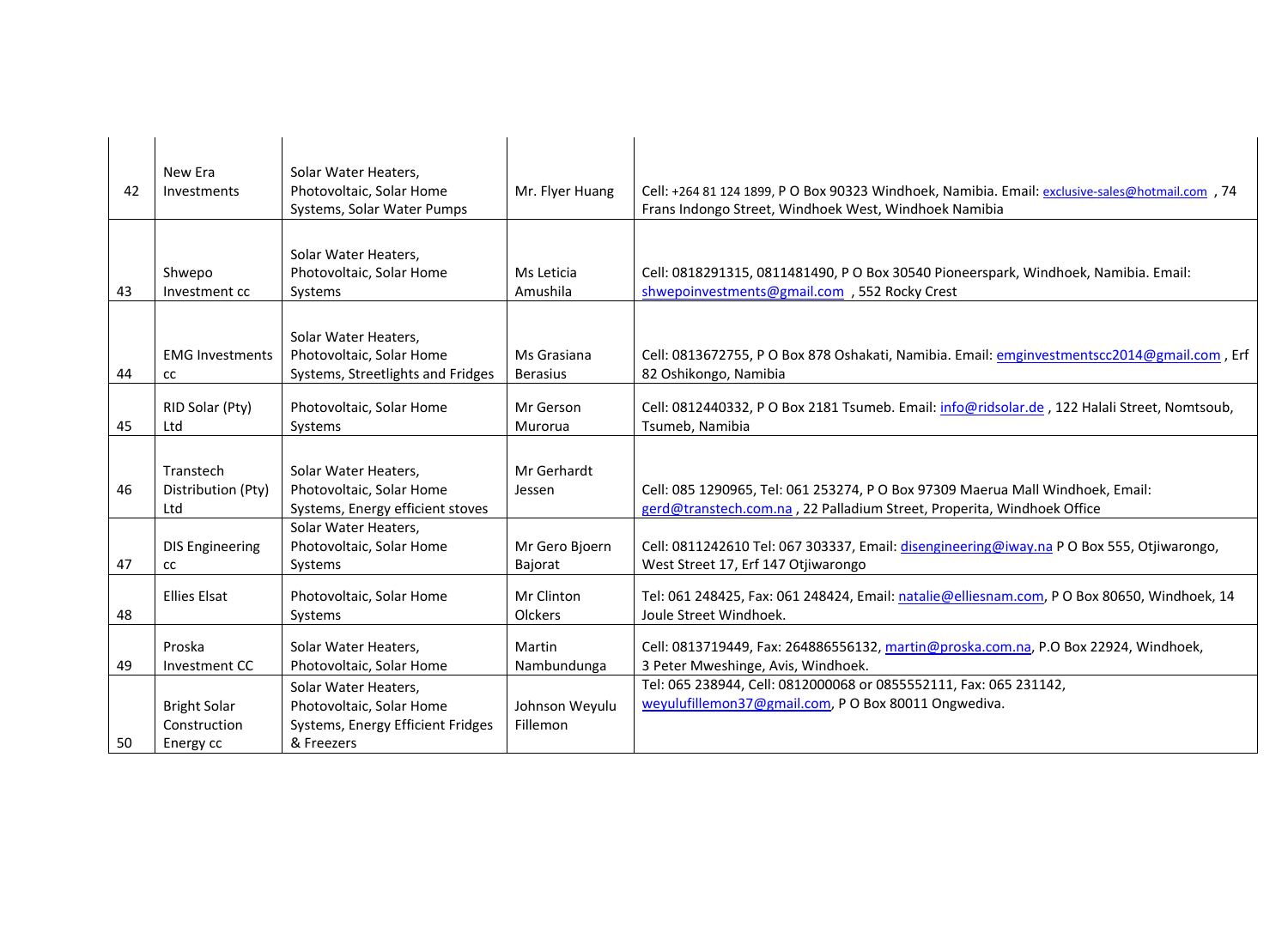|    |                         | Solar Water Heaters,              |                   |                                                                                              |
|----|-------------------------|-----------------------------------|-------------------|----------------------------------------------------------------------------------------------|
|    | Light Systems           | Photovoltaic, Solar Home          | Paulus Mulunga    | Tel: 061 555 000, Cell: 081 288 6222, Fax: 088 6527063, info@lsn.com.na, P. O Box 30780      |
| 51 | Namibia cc              | Systems, Solar Street Lights      | and Lyndon Elliot | Pioneerspark, Windhoek, Corner of Bismarck & Dr W Kulz Street, Windhoek.                     |
|    |                         | Solar Water Heaters, Solar Home   |                   |                                                                                              |
|    |                         | Systems, Energy Efficient         | Dave Nostert      | Tel: 064 400323, Cell: 081 285 3163, dave@electrodynamics.com.na, P. O Box 2974              |
| 52 | <b>Electro Dynamics</b> | Appliances                        |                   | Swakopmund. Plot 134 Swakopmund, Namibia.                                                    |
|    |                         | Solar Home Systems,               |                   |                                                                                              |
|    | Artiflex                | Photovoltaic, Solar Water         | Stefanus Iyambo   | Tel: 061303636, Cell 081 365 3682, artiflexcc@gmail.com, P. O Box 40016, Windhoek. Erf 1981, |
| 53 | Engineering cc          | <b>Heaters</b>                    |                   | Susanna Street, Khomasdal, Windhoek.                                                         |
|    |                         | Solar Water Heaters,              |                   | Cell: 0811414107, gosolarcc@gmail.com, 67 Okavango Road Grootfontein.                        |
|    | Go Solar                | Photovoltaic, Solar Home          | Wikus Jacobs      |                                                                                              |
| 54 | Investment cc           | Systems                           |                   |                                                                                              |
|    |                         | Solar Water Heaters,              |                   | Cell: 081 299 5991, c/o Supreme Electronic Engineering, P O Box 55345 Windhoek, Email:       |
|    | Supreme                 | Photovoltaic, Solar Home          | Tanga lileka      | tanga@supreme-engineering.com                                                                |
| 55 | Engineering             | Systems, Energy Efficient stoves  |                   |                                                                                              |
|    |                         | Solar Water Heaters,              |                   |                                                                                              |
|    |                         | Photovoltaic, Solar Home          |                   |                                                                                              |
|    | <b>Super Energy</b>     | Systems, Portable Solar Stations, |                   |                                                                                              |
| 56 | Solutions cc            | Solar Installations, Solar Heat   | George Seibeb     | Cell: 081 259 1625, P.O Box 4579, Windhoek, Email: info@supernamibia.com                     |
|    |                         | Pumps                             |                   |                                                                                              |
|    |                         | Solar Home Systems, Solar/DC      |                   |                                                                                              |
|    | Taatisolar              | Fridges and Freezers, Solar Water | Moira Alberts     | Cell: 081 127 9444 / 08 1430 2010, P.O. Box, 86482, Windhoek, Email:                         |
| 57 | Namibia (PTY) Ltd       | Pumps (PVP)                       |                   | moira.alberts@taatisolar.com / sales.windhoek@taatisolar.com                                 |
|    |                         |                                   |                   |                                                                                              |
|    | Ingplan                 | Solar Water Heaters,              | Gert Burger       | Cell: 081 798 8615 / Tel: 061 245339, Box, 90835, Klein Windhoek, Windhoek, Email:           |
|    | Consulting              | Photovoltaic, Solar Home          |                   | gert@inplan.com.na                                                                           |
| 58 | Engineers &             | Systems,                          |                   |                                                                                              |
|    | <b>Project Managers</b> |                                   |                   |                                                                                              |
|    |                         | Photovoltaic, Solar Home          | Mauritius         | Cell: 0813188186 / Tel: 064 716218, Box 4686, Vineta, Swakopmund, Email:                     |
| 59 | Nallah                  | Systems                           | Amushila          | amushila890904@gmail.com                                                                     |
|    | Investment              |                                   |                   |                                                                                              |
|    |                         | Solar Home Systems,               | Martin            | Cell: 0813719449 / Tel: 065 226226 (Oshakati), Erf 1148 Robert Mugabe Ave, Windhoek and Unit |
| 60 | Northend Solar          | Photovoltaic, Solar Water         | Nambundunga       | 4-1638, Oshakati Complex, Main Road; Email: Info@northend-solar.com                          |
|    | Solutions cc            | Heaters                           |                   |                                                                                              |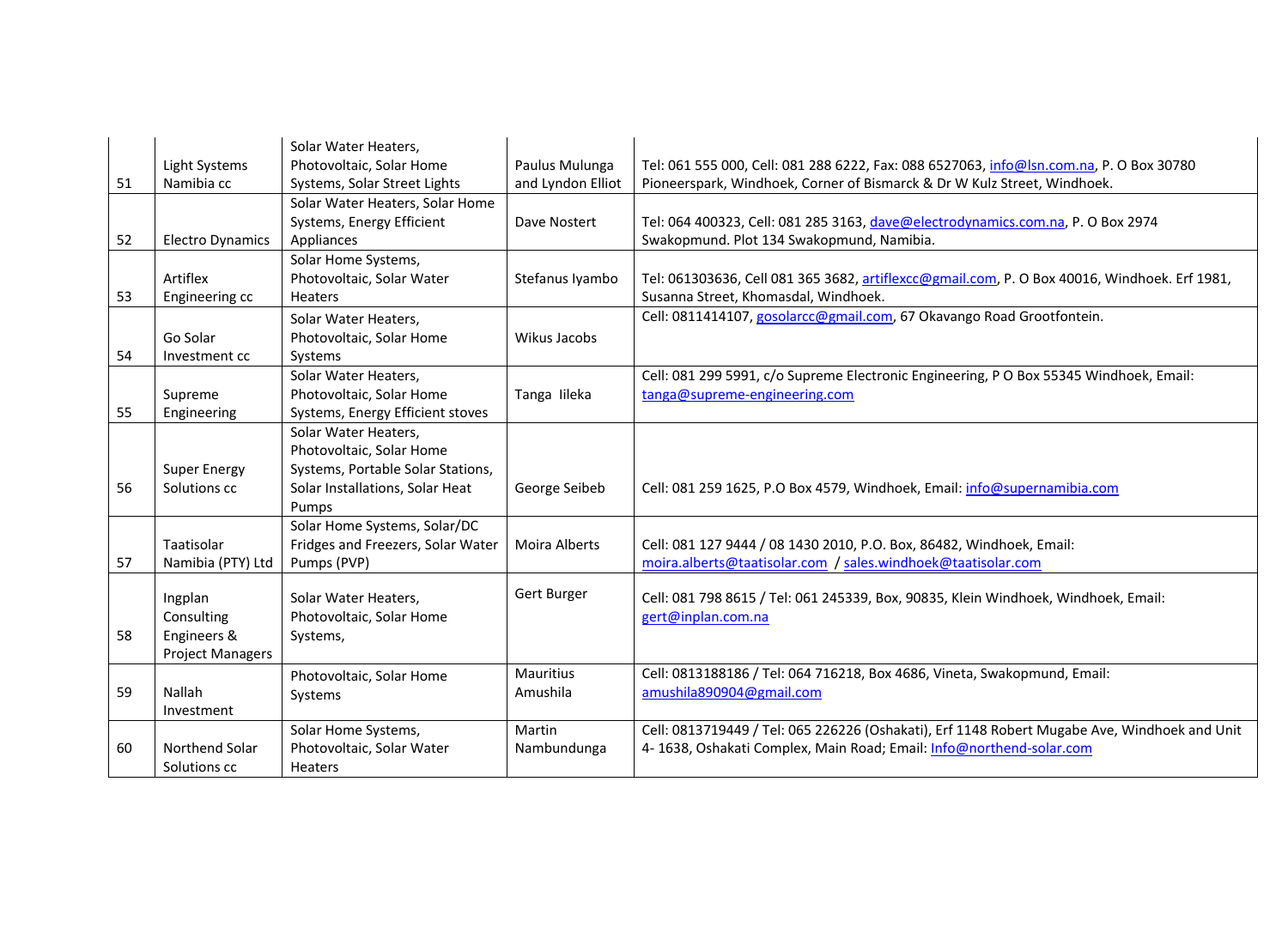| Solar Water Heaters,<br>Photovoltaic, Solar Home<br>Cell: 0816923814, PO Box 471, Ondangwa, 44 Eileen Street, Green Well, Windhoek;<br>Systems, Solar Water Pump<br>Email: trunorthinvestments@gmail.com<br>Trunorth<br>Indongo |  |
|---------------------------------------------------------------------------------------------------------------------------------------------------------------------------------------------------------------------------------|--|
|                                                                                                                                                                                                                                 |  |
|                                                                                                                                                                                                                                 |  |
|                                                                                                                                                                                                                                 |  |
|                                                                                                                                                                                                                                 |  |
|                                                                                                                                                                                                                                 |  |
| Immanuel<br>61<br>System<br>Investment cc                                                                                                                                                                                       |  |
| Cell: +264814271614, PO Box 3371, Windhoek, Erf 22, Ross Street, Windhoek;<br>Solar Water Heaters,                                                                                                                              |  |
| Photovoltaic, Solar Home<br>Email: jshuuluka@powersol.com.na; Website: www.powersol.com.na<br>PowerSol                                                                                                                          |  |
| 62<br>Julius K. Shuuluka<br>Namibia<br>Systems, Solar Airconditioning                                                                                                                                                           |  |
| Solar Water Heaters,<br>Mr Arie Willem<br>Cell: +27766285574; Private Bag X01, Welkbosstrand 7441, Cape Town; Palnic Square No.3                                                                                                |  |
| A.W. Solar<br>Photovoltaic, Solar Home System<br>Nickel Street 78, Prosperita Windhoek; Website: www.solarsolved.co.za<br>Van Wyk                                                                                               |  |
| 63<br>Solutions cc                                                                                                                                                                                                              |  |
| Solar Water Heaters,<br>Cell: +264814942977; PO Box 19031, Omuthiya, Spy Complex, Omuthiya, Oshikoto Region;                                                                                                                    |  |
| Photovoltaic, Solar Home<br>Etuna Solar<br>Mr Reinhold K.<br>Email: etunasolar@gmail.com;                                                                                                                                       |  |
| Systems, Energy Efficient stoves,<br>System<br>Nikanor                                                                                                                                                                          |  |
| 64<br>Solar Fridges<br>Investments cc                                                                                                                                                                                           |  |
| Solar Water Heaters,                                                                                                                                                                                                            |  |
| <b>Atlantic Solar</b><br>Photovoltaic, Solar Home<br>Mr Barend<br>Cell: +264812766806; Tel: +264406713; P O Box 3899 Vineta, Swakopmund; Fuchia Street, Ocean                                                                   |  |
| View Swakopmund. Email: barnie@solarnamibia.com<br>Namibia cc<br>Engelbrecht<br>65<br>systems                                                                                                                                   |  |
| Solar Water Heaters,                                                                                                                                                                                                            |  |
| Photovoltaic, Energy Efficient<br><b>Uluyew Energy</b><br>Mr Fillemon<br>Cell: +264812000068; Tel: +264855552111; P O Box 80011 Ongwediva; Erf 1045 Omatando,                                                                   |  |
| Fridges and Freezers<br>Ongwediva; Email: weyulufillemon37@gmail.com<br>66<br>Solution cc<br>Weyulu J                                                                                                                           |  |
| Solar Water Heaters, solar Water                                                                                                                                                                                                |  |
| pumps, Solar Home Systems,<br>Mr Andreas<br>Cell: +264811288755; P O Box 31752 Pionierspark, Windhoek; 39 Von Bodenhausen Street,                                                                                               |  |
| Hybrid Systems, Solar Off-grid<br>Pionierspark, Windhoek. Email: dtredouxdriest@gmail.com<br>67<br>Quantum Solar<br>Tredoux                                                                                                     |  |
| systems, Solar Grid tied systems,<br>Investments                                                                                                                                                                                |  |
| Wind turbine systems                                                                                                                                                                                                            |  |
| Solar Water Heaters,                                                                                                                                                                                                            |  |
| Cell: +264812465788; Tel: 2642465766; PO Box 96156, Windhoek; Erf 403/2 Ongarangombe<br><b>Gosolah Energy</b><br>Photovoltaic systems, Energy                                                                                   |  |
| Street, Okuryangava, Windhoek, Khomas; Email: sales.gosolahenergy@gmail.com<br><b>Resources CC</b><br>efficient stoves<br>Ms Rosalia Paulus<br>68                                                                               |  |
| Cell: +264818384100;Tel: +26461241222;PO Box 4464, Windhoek; 5671 Marconi Street, Unit 5<br>Solwave                                                                                                                             |  |
| and 11, Marconi Industrial Park, Southern Industry, Windhoek, Khomas; Email:<br>Renewable<br>Solar Water Heaters, PVP, Solar<br>Mr Tuwilika                                                                                     |  |
| 69<br>Solutions Pty Ltd<br>Home System<br>info@solwave.com.na<br>Johannes                                                                                                                                                       |  |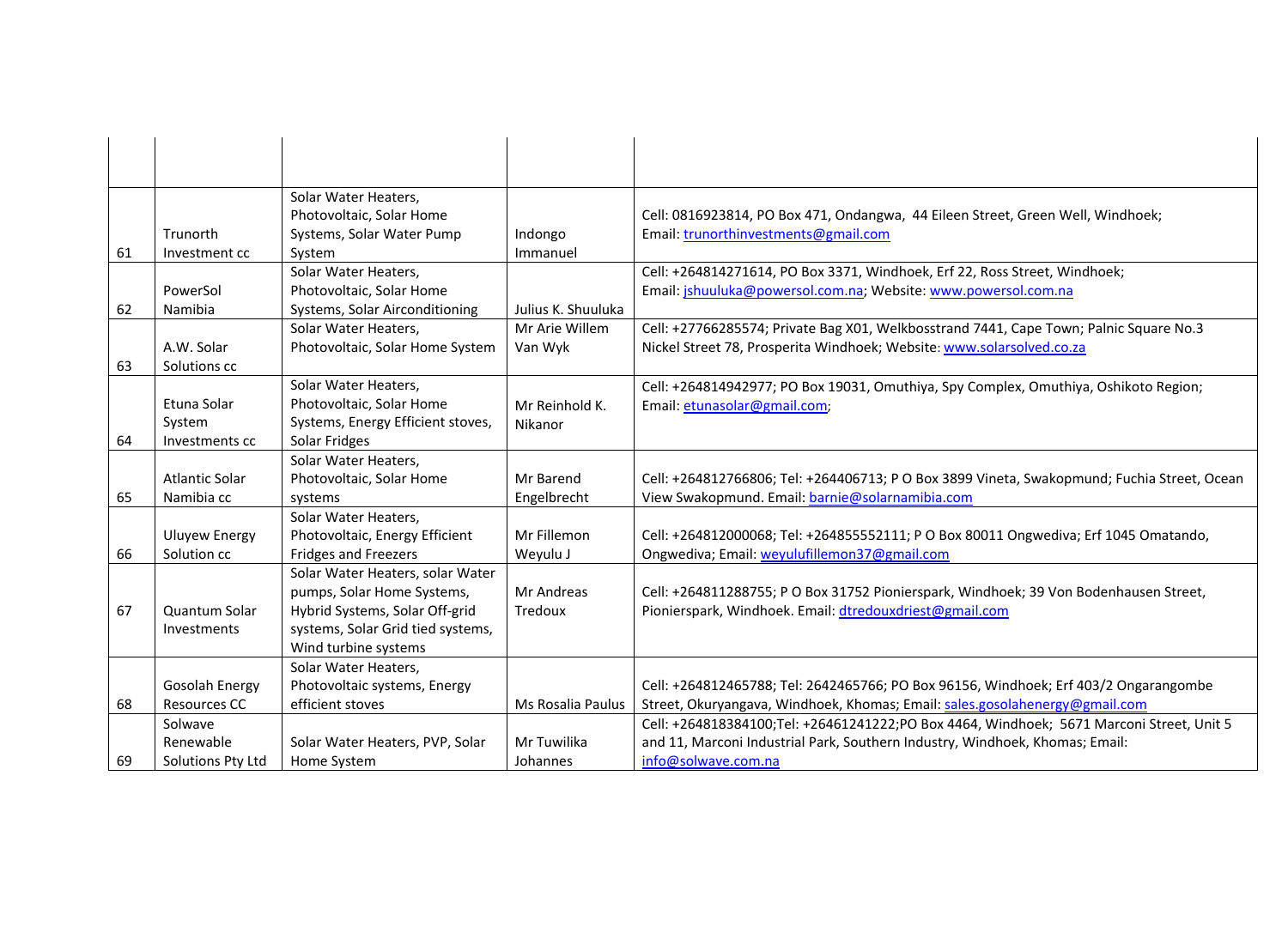|    | Omwandi               |                                       |                  |                                                                                              |
|----|-----------------------|---------------------------------------|------------------|----------------------------------------------------------------------------------------------|
|    | Omululu               | Solar Water Heaters, PVP, Solar       | Mr Daniel        | Cell: +264813748511; PO Box 7250, Oshakati; Oshikushashipya, Oshikuku, Omusati; Email:       |
| 70 | Investment CC         | Home System                           | Nambinga         | omwandiomululuinvestmentcc@gmail.com                                                         |
|    |                       | Solar Water Heaters,                  |                  |                                                                                              |
|    | <b>FK Investment</b>  | Photovoltaic Pumps, Solar Home        | Mr Fillemon      | Cell: +264 813509512; P.O. Box 4712, Windhoek, Namibia; 2892 Begonia Street, Windhoek;       |
| 71 | Enterprise CC         | System                                | Megameno Kuwa    | Email: solar@fkinvestment.com                                                                |
|    | MBA Mega              |                                       |                  |                                                                                              |
|    | <b>Brands</b>         |                                       |                  |                                                                                              |
|    | Accelerator           |                                       |                  | Cell: +264 81 778 7170 or +264 61 237 586;c/o MBA -Accelerator Investments Namibia PTY(LTD); |
|    | Investments           |                                       | Mr Krishan       | 25 Kalie Roodt Street, Northern Industrial, Windhoek; P.O. Box 30608 Pioneerspark; Email:    |
| 72 | (Namibia) Pty Ltd     | <b>Solar Water Heaters</b>            | Naidoo           | Krishan@megabrands.africa                                                                    |
|    |                       |                                       |                  | Cell: +264 816017409 or +264 812444489; Energy Afrique Investments CC; Warehouse, Unit 28,   |
|    |                       |                                       |                  | Barlio Park Nothern Industry Windhoek; P.O.Box 62896 Katutura Windhoek;                      |
|    | <b>Energy Afrique</b> | Solar Home Systems, Solar             | Mr. Moses        | Email: info.energyafrique@gmail.com                                                          |
| 73 | Investments CC        | Photovoltaic Pumps                    | Hitilasha        |                                                                                              |
|    | <b>MPower Solar</b>   |                                       |                  | Cell: +264 812200401; MPower Solar Solutions Namibia (PTY) LTD; Unit 3, 2nd Floor            |
|    | Solutions             |                                       |                  | Ausspannplatz Windhoek Namibia; Private Bag 12012 Ausspannplatz Windhoek Namibia             |
|    | Namibia (PTY)         | Solar Home Systems,                   | Mr. Paulus       | Email: xavier@mpower.africa ; paulus@mpower.africa; michael@mpower.africa                    |
| 74 | <b>LTD</b>            | Photovoltaic                          | Fillepus         |                                                                                              |
|    |                       | Solar Home Systems, Solar             | Mr. Gerson       | Cell: +264 812457382; Ndeusha Investment CC; 576 Tarentaal Street Khomasdal Windhoek;        |
|    | Ndeusha               | Photovoltaic Pumps, Solar Water       | Shaningika       | P.O.Box 21725 Windhoek Namibia                                                               |
| 75 | Investment CC         | <b>Heaters</b>                        | Naholo           | Email: karnalle62@gmail.com                                                                  |
|    | Pupkewitz             | Solar Home Systems, Solar Water       |                  | Tel No: +264 61 555590 ; Cell: +264 812777654; 10 Edison Street, Southern Industry, Windhoek |
|    | Megatech (Pty)        | <b>Heaters and Solar Photovoltaic</b> | Mr. Owen         | P.O. Box 40726, Ausspannplatz, Windhoek                                                      |
| 76 | Ltd                   | Pumps                                 | Olivier          | Email: o.olivier@megatech.com.na                                                             |
|    |                       | Solar Home Systems, Solar Water       |                  | Cell No: +264 816093945 or +264 816997987; 6 ACME Corner Building, Independence Avenue &     |
|    |                       | Heaters , Solar Photovoltaic          |                  | Kasino                                                                                       |
|    | Onghanga Energy       | Pumps, Solar cookers/box and          | Mr. Linus Kondja | P.O. Box 27032, Windhoek                                                                     |
| 77 | cc                    | <b>Energy Efficient Stoves</b>        | Lushini          | Email: onghangaenergy1@gmail.com or ainoindongo@gmail.com                                    |
|    |                       | Solar Home Systems, Solar Water       |                  | Cell No: +264 816413850 or +264 818438702; Kwanza-Zulu Complex Ondangwa;                     |
|    |                       | Heaters , Solar Photovoltaic          | Mr. Petrus       | P.O. Box 2616, Ondangwa                                                                      |
|    | Kakwaito              | Pumps an Energy Efficient             | Onesmus          | Email: kakwaitoinvestment06@gmail.com or evalistusniingo@gmail.com                           |
| 78 | Investment CC         | Stoves                                | Amutenya         |                                                                                              |